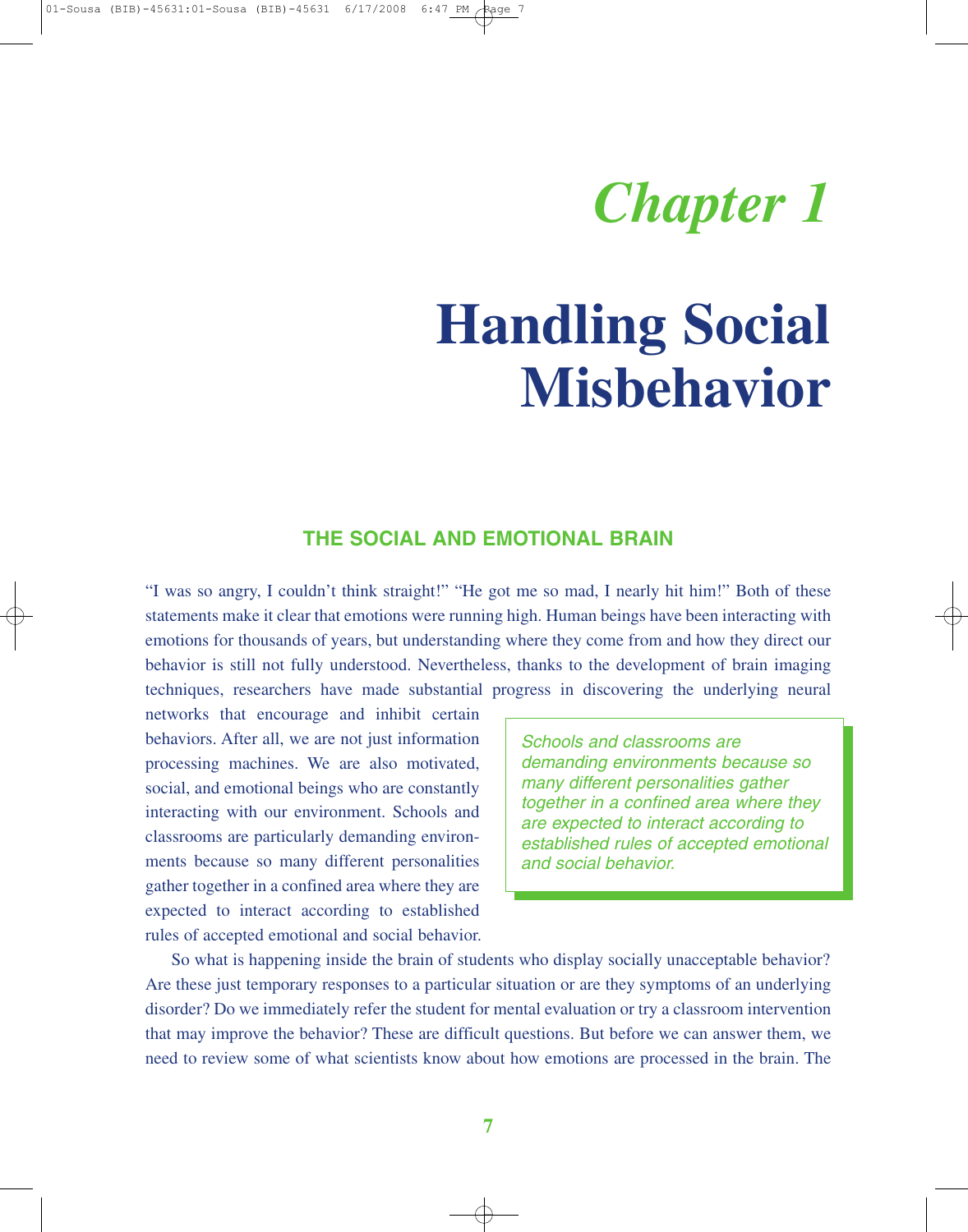purpose here is not to make educators into neuroscientists. But the more teachers know about how the emotional brain works, the more likely they are to choose instructional strategies that will lead to appropriate student behavior and successful student achievement.

# **Emotional Processing**

Long before the advent of brain imaging technology, researchers in the 1950s suggested that the structures responsible for processing emotions were located in the mid-brain, an area that Paul MacLean (1952) described as the *limbic system* (Figure 1.1)*.* His work was very influential and the term "limbic system" persisted and continues to show up in modern texts on the brain. However, current research does not support the notion that the limbic system is the only area where emotions are processed, or that all the structures in the limbic system are dedicated to emotions. Brain imaging shows that the frontal lobe and other regions are also activated when emotions are processed, and limbic structures such as the hippocampus are involved in nonemotional processes, such as memory. In light of these newer discoveries, the trend now is to refer to this location as the "limbic area," as we have in Figure 1.1.

MacLean also described the *frontal lobe* (lying just behind the forehead) as the area where thinking occurs. We now know that the frontal lobe comprises the rational and executive control center of the brain, processing higher-order thinking and directing problem solving. In addition, one of its most important functions is to use cognitive processing to monitor and control the emotions generated by limbic structures. In this role, the frontal lobe is supposed to keep us from doing things when we are angry that we would regret later, and from taking unnecessary risks just to indulge emotional curiosity or please others.

#### *Development of the Brain's Emotional and Rational Areas*

Among other things, human survival depends on the family unit, where emotional bonds increase the chances of producing children and raising them to be productive adults. The human brain has learned over thousands of years that survival and emotional messages must have high priority when it filters through all the incoming signals from the body's senses. So it is no surprise that studies of human brain growth show that the emotional (and biologically older) regions develop faster and mature much earlier than the frontal lobes (Paus, 2005; Steinberg, 2005). Figure 1.2 shows the approximate percent development of the brain's limbic area and frontal lobes from birth through the age of 24 years. The limbic area is fully mature around the age of 10 to 12 years, but the frontal lobes mature closer to 22 to 24 years of age. Consequently, the emotional system is more likely to win the tug-of-war for control of behavior during the preadolescent years.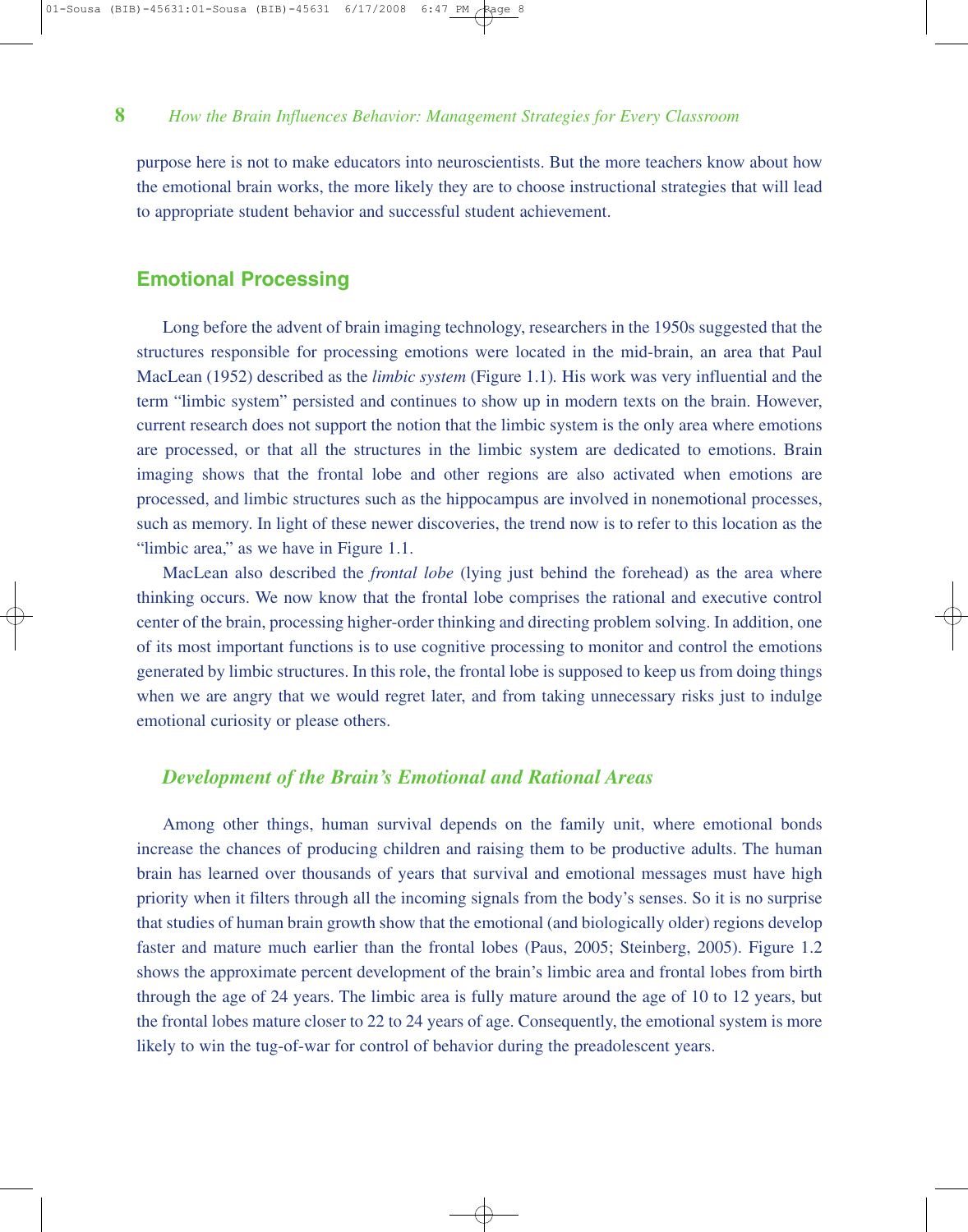

 $6:47$ 

**Figure 1.1** A cross section of the human brain showing major structures and highlighting the limbic area buried deep within the brain.

What does this mean in a classroom of preadolescents? Emotional messages guide their behavior, including directing their attention to a learning situation. Specifically, emotion drives

attention and attention drives learning. But even more important to understand is that emotional attention comes *before* cognitive recognition. For instance, you see a snake in the garden and within a few seconds your palms are sweating, your breathing is labored, and your blood pressure is rising—all this before you know whether the snake is even alive. That's your limbic area acting without input from the cognitive parts of the brain (frontal lobe). Thus, the brain is responding emotionally to a situation that could be potentially life-threatening without the benefit of cognitive functions, such as thinking, reasoning, and consciousness (Damasio, 2003).

01-Sousa (BIB)-45631:01-Sousa (BIB)-45631 6/17/2008



**Figure 1.2** Based on recent studies, this chart suggests the possible degree of development of the brain's limbic area and frontal lobes.

Source: Adapted from Paus, 2005, and Steinberg, 2005.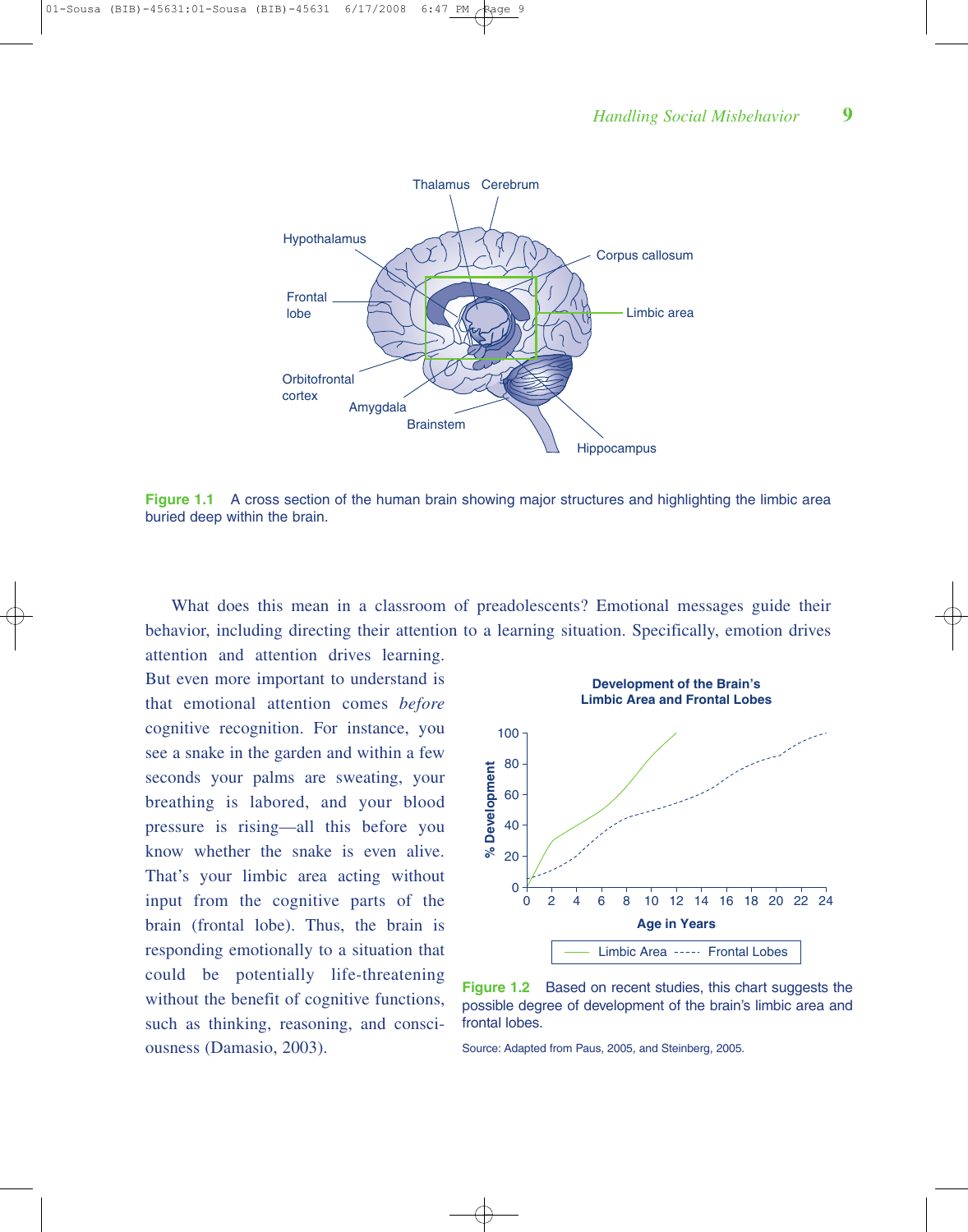Preadolescents are likely to respond emotionally to a situation much faster than rationally. Obviously, this emotional predominance can easily get them into trouble. If two students bump into each other in the school corridor, one of them may just as likely respond with a retaliatory punch than with a "sorry." On the positive side, this emotional focus can have an advantage when introducing a lesson. Getting the students' attention for a lesson will be more successful when they make an emotional link to the day's learning objective. Starting a lesson with "Today we are going to study fractions" will not capture their focus anywhere near as fast as asking whether they would rather have one-third, one-fourth, or one-sixth of a pizza. Whenever a teacher attaches a positive emotion to the lesson, it not only gets attention but it also helps the students to see real-life applications.

#### *The Orbitofrontal Cortex: The Decision Maker*

As investigations into emotions have become more extensive, it is clear that emotions are a complex behavior that cannot be assigned to a single neural system. Instead, different neural systems are likely to be activated, depending on the emotional task or situation. These systems might involve regions that are primarily specialized for emotional processing as well as regions that serve other purposes. However, two brain areas whose prime function appears to be processing emotions are the *orbitofrontal cortex* and the *amygdala* (Gazzaniga, Ivry, & Mangun, 2002).

The orbitofrontal cortex is at the base of the frontal lobe and rests on the upper wall of the orbit above the eyes (Figure 1.1). Research of this brain area indicates that it regulates our abilities to evaluate, inhibit, and act on social and emotional information. Exactly how this regulating effect works is still not fully understood, but imaging studies continue to provide clues. Brain scans reveal

The brain's frontal cortex activates a braking mechanism that halts movement for a few milliseconds to allow an individual to decide what action to take in response to an emotional stimulus.

that a neural braking mechanism is activated for a few milliseconds (a millisecond is 1/1,000th of a second) when adults are asked to make a decision based mainly on an emotional stimulus. The braking signal is sent to a region near the thalamus (see Figure 1.1) which stops motor movement. A third brain region initiates the plan to halt or continue a response. The

signals among these brain areas travel very fast because they are directly connected to each other. In this process, putting on the brakes may provide just enough time for the individual to make a more rational and less emotional decision (Aron, Behrens, Smith, Frank, & Poldrack, 2007). However, the less mature the regulating mechanisms are, the less effective this braking process can be. As a result, the abilities regulated by the systems in the orbitofrontal cortex essentially form the decisions we make regarding our social and emotional behavior.

**Social Decision Making.** One way in which we make decisions is to analyze incoming and internal information within a social context and then decide what action to take. For example, we might be so upset by something that we just want to shout out a cry of disgust. But if at that moment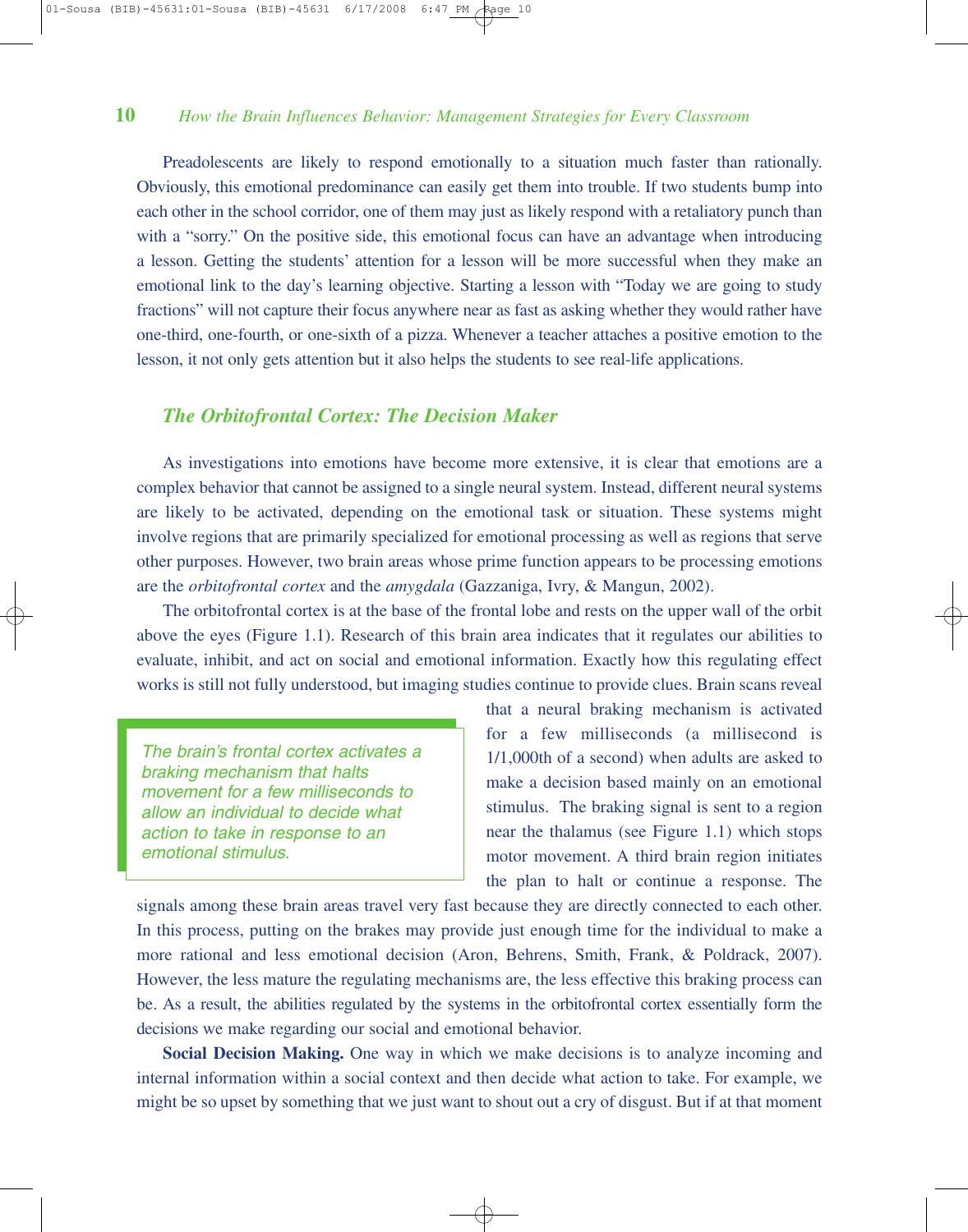we are riding on a packed bus or walking through a crowded shopping mall, the social context (Will these people think I'm insane?) inhibits us from doing so. In schools, students often refrain from doing what they really want

01-Sousa (BIB)-45631:01-Sousa (BIB)-45631:01-Sousa (BIB)-45631  $-4$ 

Social context is a powerful inhibitor or encourager of behavior.

for fear of what their peers will think of their behavior. For instance, some students regrettably do not perform to their potential in school because they fear that their peers will think of them as nerds or teacher's pets and thus ostracize them from their social group. On the other hand, students sometimes perform risky behaviors (e.g., underage drinking, reckless driving) just to get their peers' attention. Social context, therefore, is a powerful inhibitor or encourager of behavior.

People with damage to the orbitofrontal region have difficulty inhibiting inappropriate social behavior, such as unprovoked aggressiveness, and have problems in making social decisions. Also, although they fully understand the purposes of physical objects around them, they often use them in socially inappropriate ways. For example, a student with this deficit knows well that a pencil is for writing, but may be using it to repeatedly poke others.

**Emotional Decision Making.** Because social cues often give us emotional feedback, how we act in a social context cannot easily be separated from how we evaluate and act on emotional information. Nonetheless, experimental evidence suggests that the orbitofrontal cortex evaluates the type of emotional response that is appropriate for a particular situation. Sometimes, this means modifying what would normally be an automatic response. For example, think of a toddler eyeing a plate of chocolate chip cookies. If the child is not allowed to have one, the frustration could well cause the child to throw a fit and physically display anger by kicking and screaming. His brain's frontal lobes have not developed sufficiently to moderate the impulse. Thus the child readily shares his emotions with everyone around him. Now an older child in the same situation might feel like throwing a fit but his frontal cortex has developed further and moderates the impulses. Head injury, abuse, alcoholism, and other traumatic events can interfere with the brain's ability to moderate emotions, resulting in a more primitive level of behavior inconsistent with the child's age.

Here's another example. We generally laugh out loud at a really funny joke. But doing so, say, at a lecture or in church would not be the emotionally appropriate action. Thus, the orbitofrontal cortex quickly evaluates the social situation and overrides the typical response of loud laughter (Rolls, 1999). To perform this function successfully, the orbitofrontal cortex has to rely on learned information from other brain structures. One of those structures that interacts with the orbitofrontal cortex is the amygdala.

# *The Amygdala: A Gateway for Emotional Learning*

The amygdala (Greek for "almond," because of its shape and size) is located in the limbic area just in front of the hippocampus, one in each of the brain's two hemispheres (Figure 1.1). Figure 1.3 shows the location of the amygdala on each side of the brain. Numerous studies have indicated that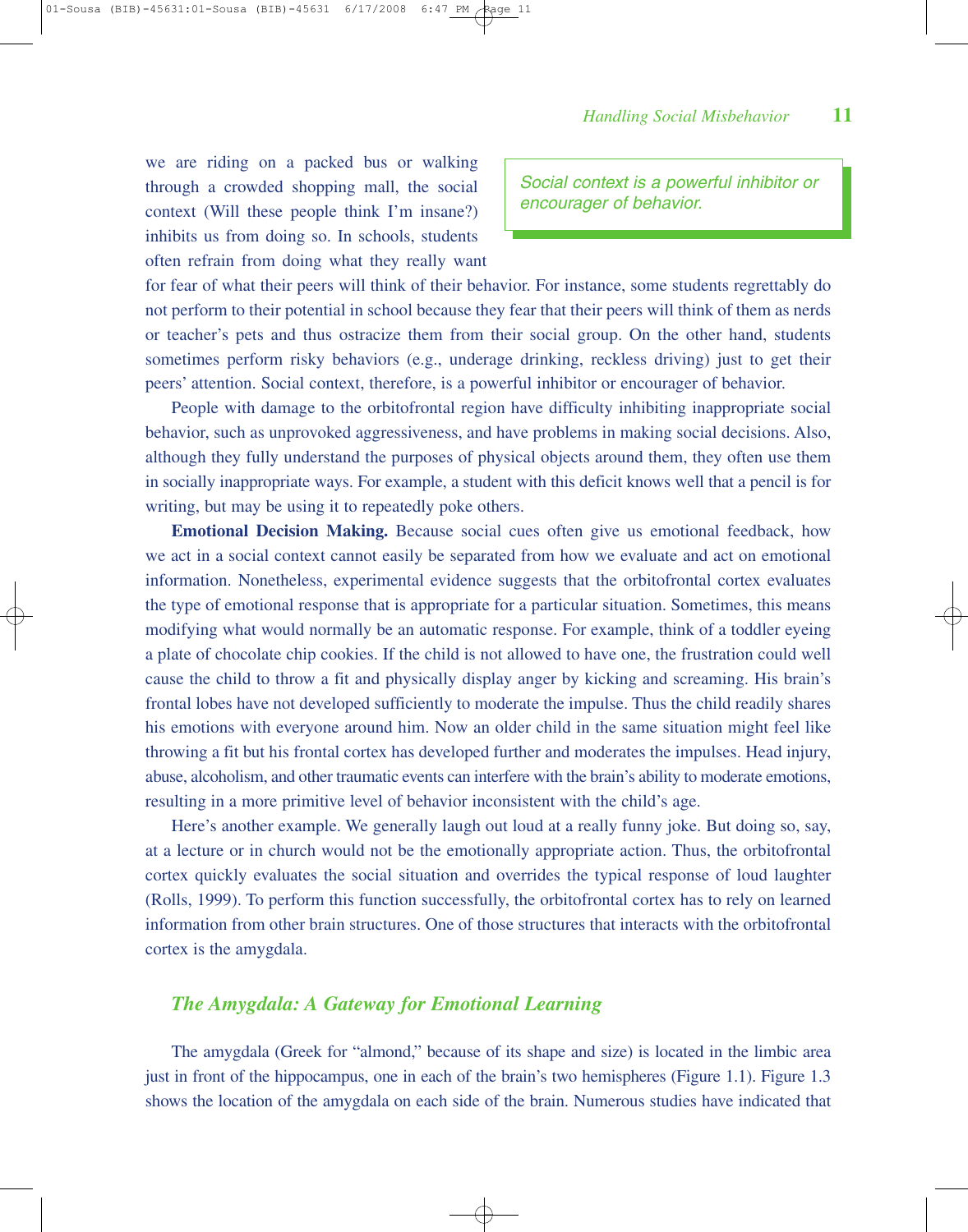the amygdala is important for emotional learning and memory. These learnings can be related to implicit emotional learning, explicit memory, social responses, and vigilance. Let's briefly explain each of these.

**Implicit Emotional Learning.** Suppose a student lives in a neighborhood where gang shootings are not unusual. The sound of gunfire produces fear in the student. If the student hears a car backfire in the school parking lot, that same fear reaction will occur. That's because the student's amygdala has associated a neutral stimulus (car backfiring) with a fearful event (a gun shot). This implicit learning has resulted in what is called *fear conditioning.* Someone coming upon



**Figure 1.3** The circles show the location of the amygdala in the brain's left and right hemispheres.

a snarling dog would have a similar reaction. Information from the visual processing system would activate the amygdala which would immediately send signals to the brain stem to increase heart rate and blood pressure as well as to the frontal lobe to decide what action to take.

**Explicit Emotional Learning and Memory.** The amygdala interacts with other memory components, particularly its neighbor, the *hippocampus* (Figure 1.1)*.* The hippocampus (Greek for "sea horse," because of its shape) is situated in the limbic area just behind the amygdala in each of the brain's hemispheres. It is

an integral part of the brain's memory systems and thought to be mainly involved in encoding cognitive and spatial information into long-term memory.

Information stored in long-term memory can activate the amygdala and cause a fear response to a situation even though the individual has not encountered that exact situation in the past. For example, imagine John, a middle-school student, walking to school and seeing another student coming toward him. As the other student draws near, John gets nervous and fearful and crosses to the other side of the street. What caused this response? It could very well be that John heard from one of his friends that the other student is a bully who gets into fights without provocation. Now, John has had no bad experiences with the bully, but learned about his aggressiveness explicitly from a friend, and that information was stored through the hippocampal memory system.

It is unlikely that John experienced fear when he was told the information. However, when he saw the bully walking toward him, the memory of the information alerted the amygdala, which provoked the fear response. This type of emotional learning, whereby we avoid or fear a situation because of what we are told rather than because of our own experience, is common in humans.

Of course, we remember some emotional experiences because they gave us good feelings: our first kiss, the pride we felt at graduation, our wedding day. The amygdala's interaction with the hippocampal memory system ensures that we remember things that are emotionally important for a long time, while also remembering those situations that can be threatening.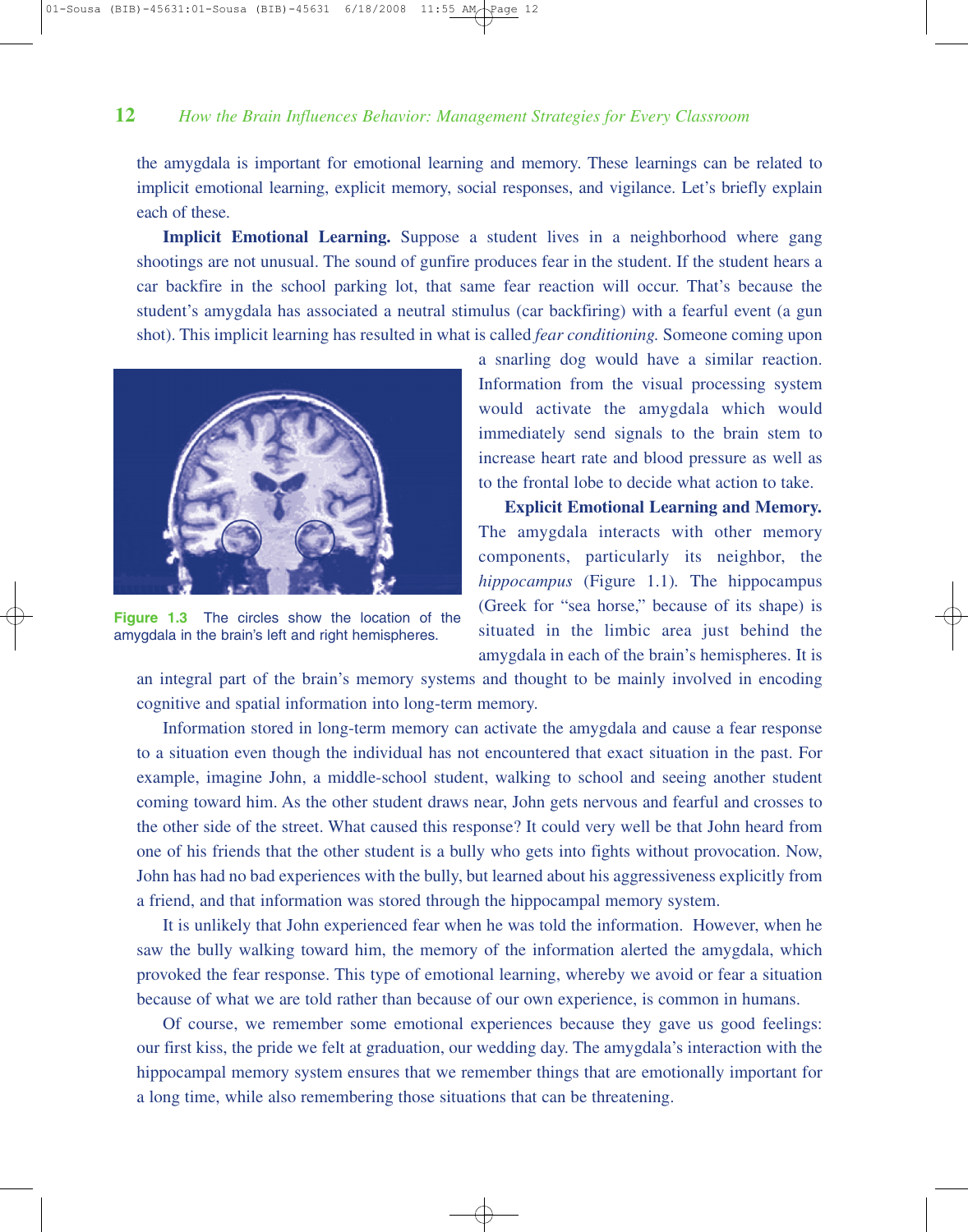Teachers can use this information to enhance the impact of their teaching. Whenever a teacher can identify a strong emotional tie-in to the lesson content, and explicitly address that emotional connection while teaching, the content is likely to be recalled much longer and with greater clarity by most students. For

01-Sousa (BIB)-45631:01-Sousa (BIB)-45631  $6/17/2008$ 

Whenever a teacher can identify a strong emotional tie-in to the lesson content, that content is likely to be recalled much longer and with greater clarity by most students.

example, when teaching about the era of segregation in a U.S. History class, the teacher might want to begin by saying to the students, "Anyone wearing white tennis shoes has to sit in the back of the class today, and you cannot eat in the cafeteria at lunch! Please move to the back of the class now!" The teacher would then move those students. Next the teacher inquires how those statements and their forced move to the back made them feel. Finally, the teacher explains that some citizens of the United States were treated in such a poor fashion because of the color of their skin. It is likely that this example generates strong emotions in many readers, and therefore will be remembered much longer.

**Social Responses.** Although the role of the amygdala in social processing is limited, it does seem to be important in evaluating facial and vocal expressions. Brain imaging studies indicate that the amygdala on the left side of the brain responds more to voice information, and the amygdala on the right side is more involved processing facial expressions. These studies further demonstrate that the amygdala shows activation with different types of emotional expressions, such as happy or angry (Johnstone, van Reekum, Oakes, & Davidson, 2006). However, the activation is particularly intense when responding to fearful facial expressions. This response extends also to evaluating other social judgments about faces, such as deciding from a facial expression whether or not a person in a picture seems approachable or trustworthy (Adolphs, Tranel, & Denburg, 2000).

Such sensitivity to facial and emotional expressions is important for teachers to remember. No matter what we say to students, if the amygdala's assessment of our facial expressions and emotional demeanor contradicts our words, then they will probably not believe us. As a consequence, the teacher-student trust relationship is eroded.

**Vigilance.** It has long been thought that the amygdala not only processes an emotional stimulus, but also causes the emotional *response* to that stimulus. However, more recent research indicates that the amygdala's role seems to be to process emotional information and to *alert* other brain regions that should be sensitive to this information. Apparently, the amygdala increases the vigilance of other cerebral systems so that they can respond to the situation, if necessary (Anderson & Phelps, 2002).

# **Pathways of Emotional Signals**

The *thalamus* is a limbic area structure that receives all incoming sensory impulses (except smell) and directs them to other parts of the brain for further processing. Incoming sensory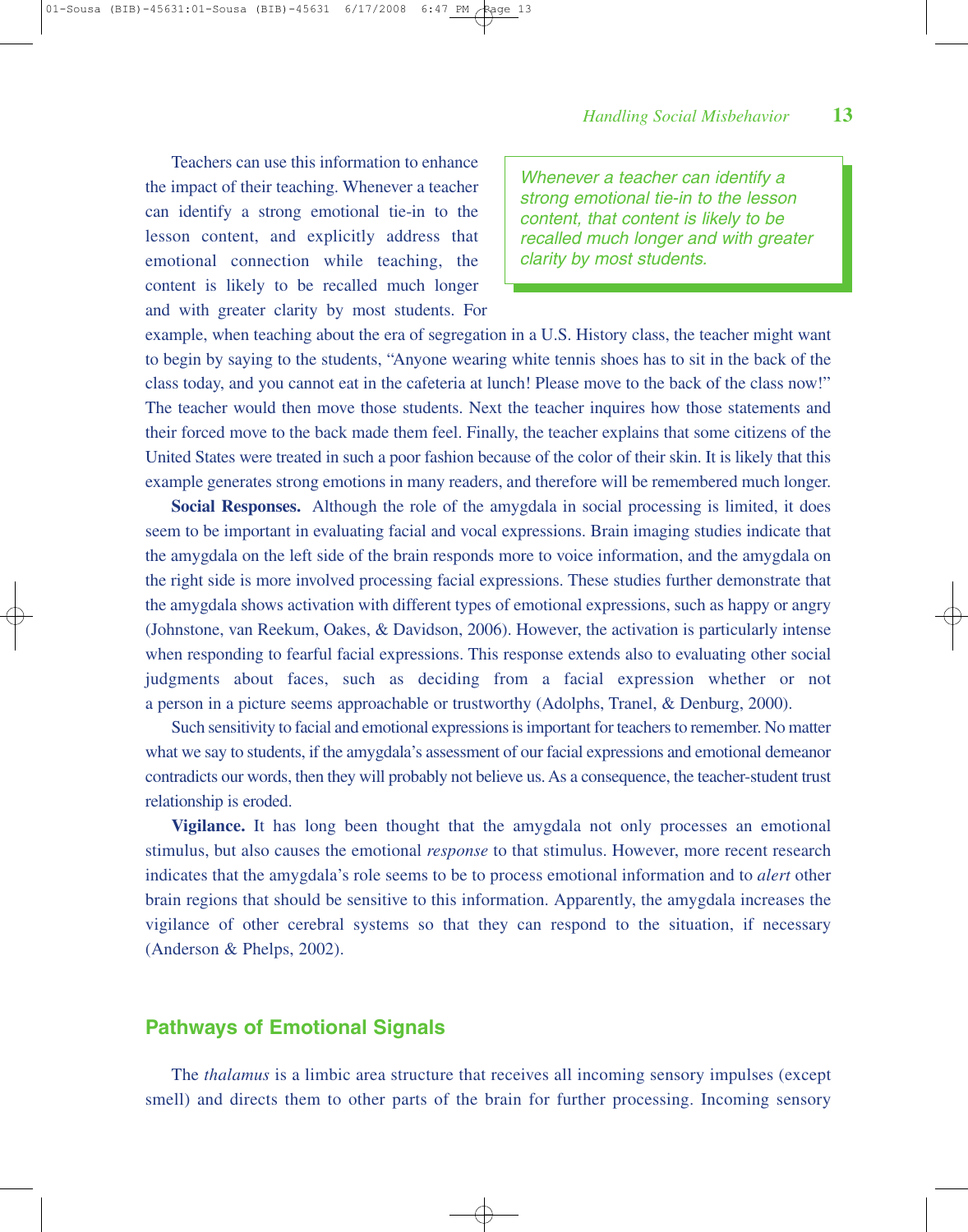

**Figure 1.4** In the thalamic pathway, sensory impulses (1) travel to the thalamus where they are routed directly to the amygdala (2).



**Figure 1.5** In the cortical pathway, sensory impulses (1) are routed first to the frontal lobe (2) for cognitive processing and then on to the amygdala (3).

information to the thalamus that has an emotional component can take two different routes to the amygdala. The quick route (called the *thalamic pathway*) sends the signals directly from the thalamus to the amygdala, as shown in Figure 1.4. The second possibility (called the *cortical pathway*) is for the thalamus to direct the signals first to the frontal lobe for cognitive processing and then to the amygdala, as shown in Figure 1.5.

The time it takes for signals to travel along the two pathways is different. For example, it takes sound signals about 12 milliseconds to travel the thalamic pathway and about twice as long to travel the cortical pathway. Which pathway the signals take could mean the difference between life and death. If the sound from an approaching car blasting its horn travels along the thalamic pathway, it will probably be fast enough to get you to jump out of the way even though you are not sure what is coming. Only later does your frontal lobe provide the explanation of what happened. Survival is the first priority; the explanation can wait.

Disturbances or deficits in this dual pathway system can explain some abnormal social behaviors. Social anxiety disorders, for example, can result whenever a certain action, such as walking into a crowd, is associated with fear. If this

activity always takes the faster thalamic pathway, there is no opportunity for the frontal lobe to reassure you that there is no need for fear. Without that input, a phobia develops that cannot be easily moderated later through rational discussion. This probably explains why psychotherapy alone is seldom successful in treating many phobias and anxiety disorders (Restak, 2000;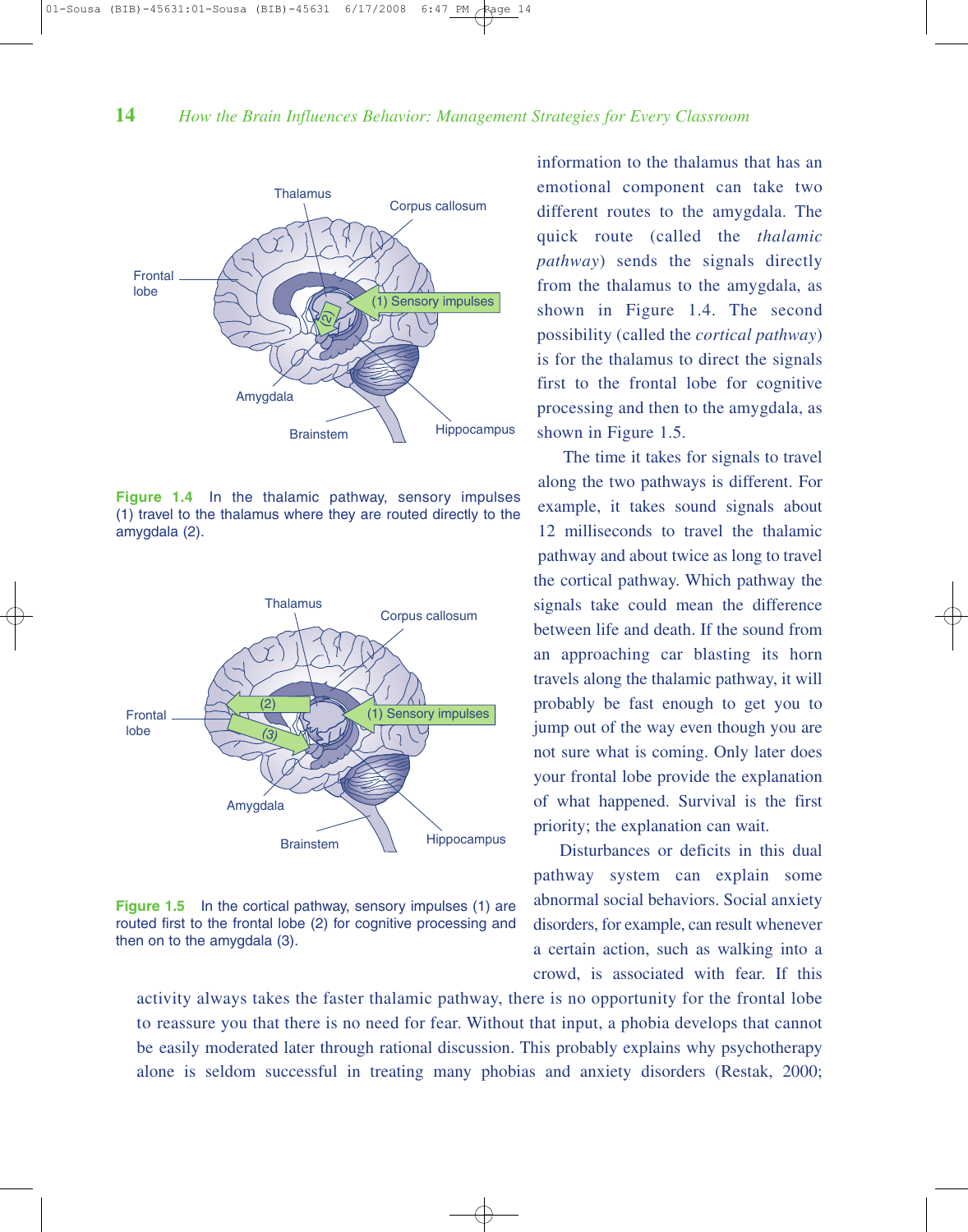Schneier, 2003). Treatments now often combine medication with psychotherapy. The principal medications used for anxiety disorders are antidepressants, antianxiety drugs, and beta-blockers to control some of the physical symptoms. Alternative therapies, such as diet modification, eye movement desensitization and reprocessing, and relaxation techniques have also been successful with some individuals. With proper treatment, many people with anxiety disorders can lead normal, fulfilling lives.

# **What Leads to Social Misbehavior?**

Sociologists have examined for decades the various factors that influence how people behave in social situations. Children, of course, often behave quite differently from adults in similar situations, largely because their social skills are still developing. Further, as we discussed earlier, their frontal lobe's executive control system is immature and not yet fully capable of constraining excessive emotional responses.

The neurobiology of social behavior and misbehavior is not well understood. However, the new field of social neuroscience is emerging and some exciting avenues of research are being explored. The goal is to understand social behavior from the perspective of the brain. By using brain-imaging techniques and studies of people with brain injuries, researchers hope to decipher how neural pathways control attitudes, stereotypes, emotions and other socially motivated phenomena.

As exciting as brain imaging is, it does have its limits. People in a scanner cannot move very much and they do not usually interact directly with other people. The signals, by themselves, do not indicate a specific behavior. But these brain signals must be linked with behavior to have psychological meaning. Furthermore, the results of imaging studies must be associated with findings in other related areas, such as lesion studies, animal studies, and studies involving pharmaceuticals. With this approach in mind, research teams have begun examining areas of social behavior such as *stereotyping* and *attitudes.*

**Stereotyping.** In earlier studies, social psychologists have found that the brain automatically places people and objects into categories such as "familiar" and "foreign," and "good" and "bad." This categorization then biases an individual's feelings and reactions toward those people and objects. Not surprisingly, neuroscientists used imaging technology to focus on the amygdala to put together a possible neural pathway that might lead to stereotyping. One question they asked was "Does this brain structure consider people of different races as emotionally important?" They discovered that the amygdala is especially active at the sight of any unfamiliar face. However, once it has seen these faces several times, it stops emphasizing faces of people of the same race and only emphasizes more the sight of faces of a different race. Thus, the amygdala in whites is more active when they look at black faces, and in blacks it is more active when they look at white faces. This increased activity in the amygdala *could* evoke a fear response and subconsciously strengthen stereotypes about people of different races (Hart et al., 2000).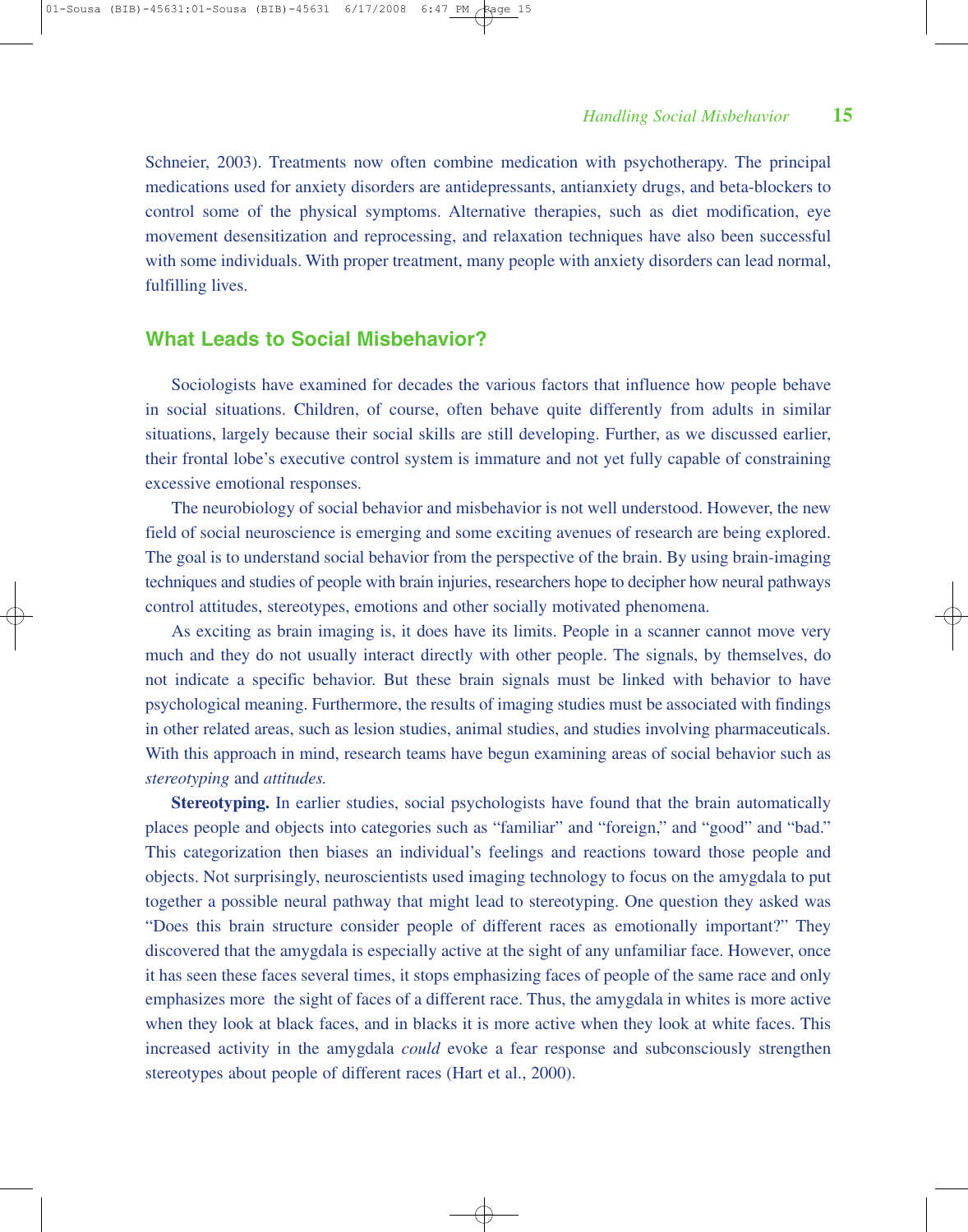These results do not mean that there is a brain module for racial categories. It is more probably the result of environmental experiences during our development as a species. Our early ancestors did not get around very much and thus had no opportunity to encounter people who looked different from themselves. When they did encounter others, their brain circuits classified them as to whether they were likely to be an ally or an enemy.

Furthermore, the increased amygdala activity does not mean the response is unchangeable. New experiences change the brain. A follow-up imaging study revealed that the response of the amygdala to same-race versus other-race faces was altered by familiarity and learning (Phelps et al., 2000). In other words, just because we see the representation of a behavior in the brain does not lessen the importance of learning on generating or changing that behavior (Kurzban, Tooby, & Cosmides, 2001; Phelps & Thomas, 2003).

**Attitudes.** Researchers have long thought that an individual can change attitude after some amount of conscious reprocessing of information. Cognitive dissonance theory, for example, predicts that people change their attitudes after consciously realizing that there is a conflict between their core beliefs and their attitudes. Studies have used patients with amnesia to examine pathways that might be involved in changing attitudes. The researchers found that people with amnesia show an even bigger tendency to change their attitudes when shown a conflict between their attitudes and their beliefs than do people without amnesia. Cognitive dissonance theory would not have predicted this result because people with amnesia cannot remember long enough to realize consciously that a conflict exists (Ochsner & Lieberman, 2001).

However, when you think about it from the perspective of the brain, this finding does make sense. The brain consists of many automatic processes that respond unconsciously to the context of any situation facing the individual. When people with amnesia are told that their attitude conflicts with their core beliefs, their brain automatically changes the attitude to coincide with the beliefs. The only difference is that these individuals do not have access to the conscious processes, such as pride, that might stop them from going through with the change.

The implications of these findings can be applied to schools. Students with social and emotional problems often have distorted and negative attitudes and stereotypes about their family, school, peers, or even themselves. These attitudes and stereotypes may indeed be in conflict with their core beliefs, but they have not had the opportunity to do the cognitive reflection necessary to recognize that this conflict exists. Interventions, therefore, that help students reflect on their misbehavior and on the degree to which that misbehavior is directed by their attitudes and stereotypes are likely to be successful.

This cognitive reflection on one's awareness of and ability to manage one's emotions in a healthy and productive manner is known as *emotional intelligence.* Redenbach (2004) suggests that teaching emotional intelligence involves heightening the students' awareness of their feelings and the connection between their feelings and their actions. This instruction focuses on showing students the powerful choices they make when deciding how to act on their emotions. The result is an increase in the students' ability to manage their emotions successfully in a variety of situations.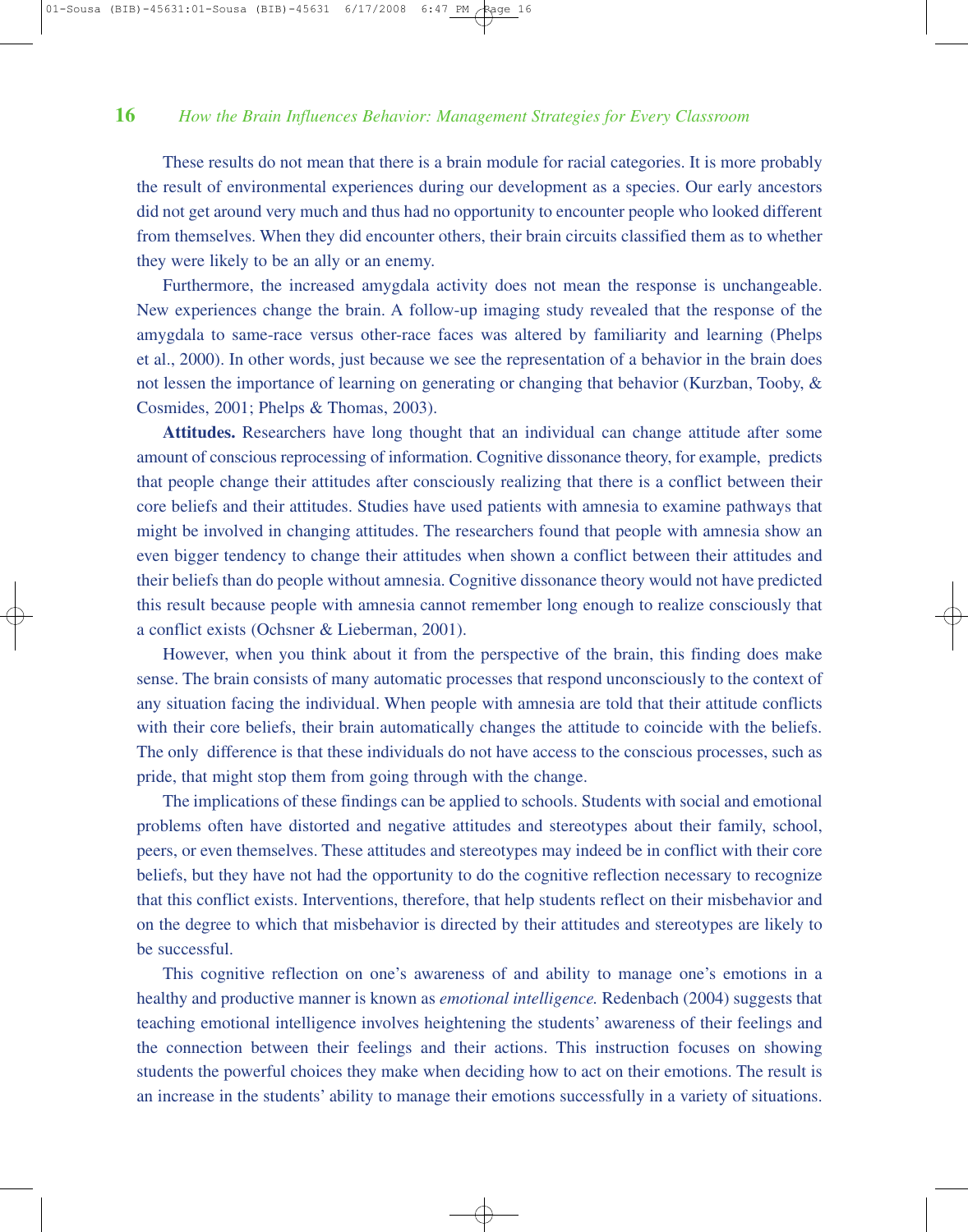# *Handling Social Misbehavior* **17**

With this approach, teachers help students to become experts in the five steps to emotional intelligence: self-awareness, mood management, motivation, empathy, and social skills. Accomplishing this requires the students to gain the ability to do the following:

- Accurately perceive, appraise, and express emotion
- Access or generate feelings on demand when they can facilitate understanding of themselves or another person
- Understand emotions and the knowledge that derives from them
- Regulate emotions to promote emotional and intellectual growth

The important point to be made here is that regardless of the basic cause of social misbehavior, most individuals can *learn* to moderate their behavior through appropriate interventions. Obviously, the sooner these interventions occur, the better. Numerous studies have shown that middle school students who display disruptive and antisocial behavior are at high risk for achieving poorly in high school and becoming dropouts (Battin-Pearson et al., 2000; Newcomb et al., 2002). But there is

good news. The research studies also show that if interventions in elementary and middle schools can reduce forms of disruptive and antisocial behavior, then the students' chances for academic success in high school increase significantly (Fleming et al., 2005). These preventive interventions work with elementary

Regardless of the basic cause of social misbehavior, most individuals can learn to moderate their behavior through appropriate interventions.

and middle school students to develop healthy peer relationships and avoid the influence of peers engaged in problem behaviors. Research studies have found programs such as the *Life Skills Training Program* (Botvin & Griffin, 2004), *Project Alert* (Ellickson, McCaffrey, Ghosh-Dastidar, & Longshore, 2003), and *All Stars* (McNeal, Hansen, Harrington, & Giles, 2004) to be effective.

## **The Teacher Is the Key**

Once again, the classroom teacher becomes a key person in deciding how to deal with students who display inappropriate social and emotional behavior. We know from studies that elementary teachers regard certain social and self-control skills as essential for the students' success in their classroom. In one study, more than 125 elementary teachers identified the following seven social skills as being pivotal for student success in their classroom (Lane, Givner, & Pierson, 2004):

- Following directions
- Attending to instructions
- Controlling temper with peers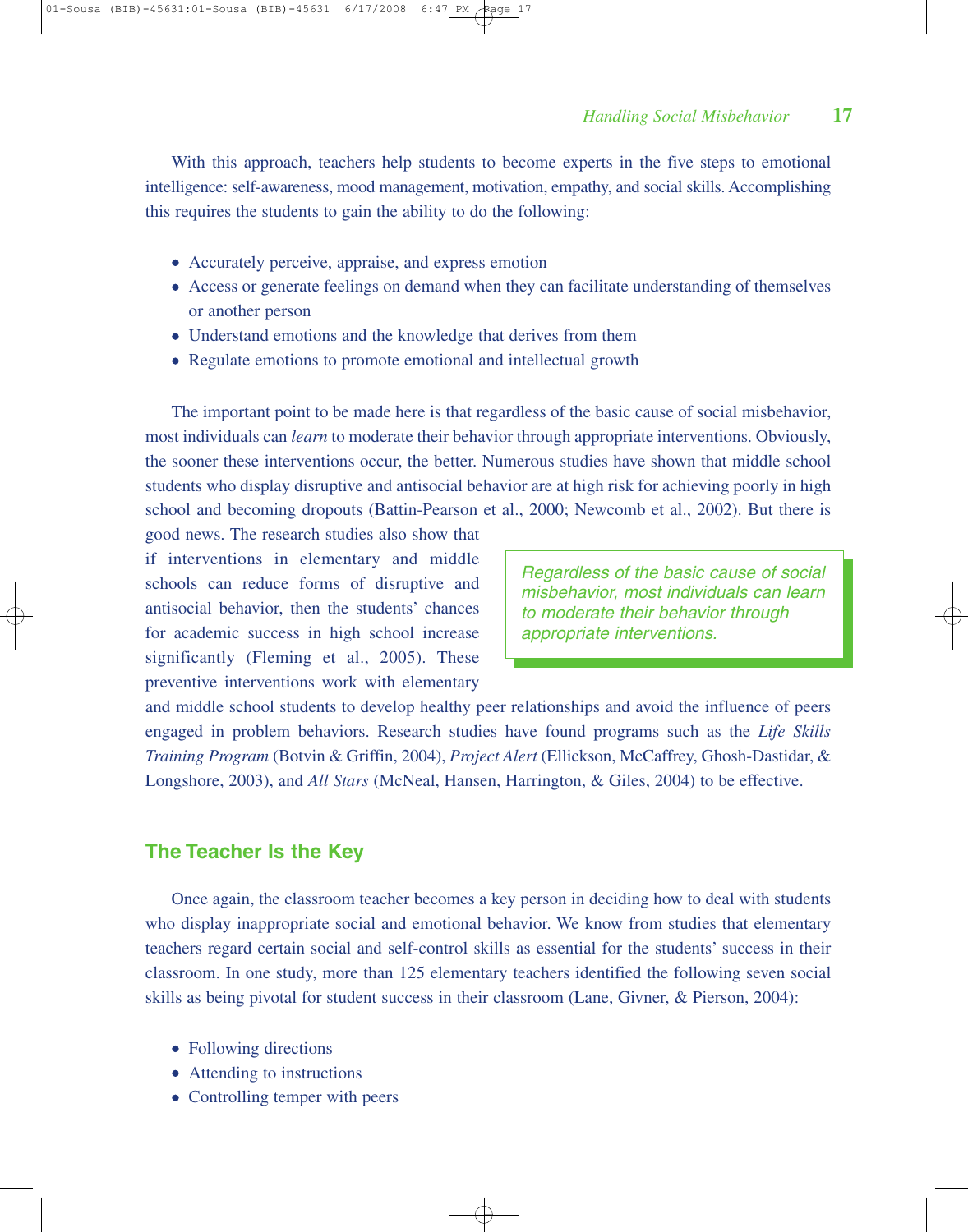- Controlling temper with adults
- Getting along with people
- Responding appropriately when hit
- Using free time acceptably

Elementary teachers (and probably many of their colleagues in secondary schools) value skills that promote harmony in the classroom and want to minimize assertive behaviors that could be challenging or disruptive. Teachers, of course, are not diagnosticians or therapists, but they are keen observers. They can certainly recognize when a student's behavioral problems persist and escalate, and they can decide what options to choose. One of those options is to try with interventions that research studies support as effective in controlling student behavior. Here are few of those interventions aimed at controlling social misbehavior.

# **INTERVENTIONS FOR HANDLING SOCIAL MISBEHAVIOR**

We have already seen that social misbehavior can arise for a number of reasons. Handling such misbehavior requires careful assessment of the situation to determine which interventions are likely to be most effective. Here are a few suggestions that include dealing with interventions that target social anxieties as well as those that use social stories to curb undesirable social behavior.

# **Dealing With Social Anxieties**

Researchers in social neuroscience offer suggestions for dealing with students who have social anxieties because these are often an indication of potential misbehavior in social situations. The following suggestions are from the schoolpsychiatry.org Web site of the Department of Psychiatry at Massachusetts General Hospital (copyright MGH, 2006), and are included here with permission. With modifications, these interventions are appropriate for students at all grade levels. See the **Resources** section for more information about the material available from this source.

- **Using puppets with primary students.** Allow socially anxious children to practice social encounters—such as initiating, sustaining, and concluding a conversation—with puppets. You may need a script for some students. For example, "Hi, I'm Bunny the Rabbit. What's your name? I like to eat carrots. What do you like to eat? Where do you like to play? I have to go now. Thanks for talking with me. Goodbye."
- **Watching social encounters.** Some preadolescents and adolescents have little understanding of what to do in a social encounter. Ask the student to watch videos that include social encounters and to identify what others did to be comfortable. What did the video characters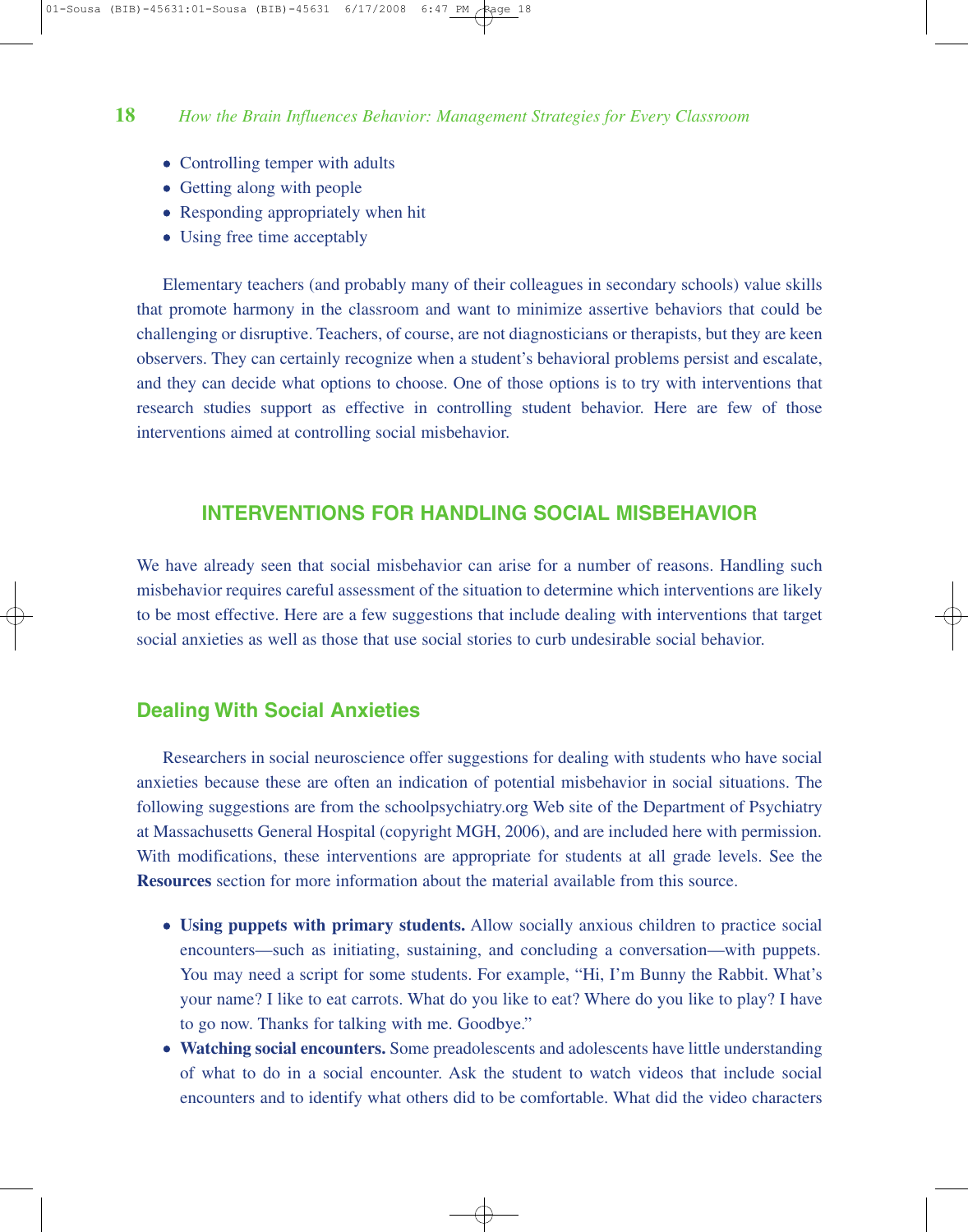do with their eyes? How did they move their hands and feet while talking to others? How did the others react? And how did the student feel while observing the character?

01-Sousa (BIB)-45631:01-Sousa (BIB)-45631:01-Sousa (BIB)-45631  $-4$ 

- **Helping the resistant contributor.** Some students speak off-task freely but resist speaking about the lesson topic for fear of making mistakes in front of their peers. Allow these students to observe several other students before attempting a task. They should observe how other students start speaking, how long they speak, where they look, and how they stop. Then have the reluctant student speak to a group of three or four familiar peers before presenting to the whole class.
- **Sitting with familiar or preferred peers.** Identify peers that the student feels safe sitting close to and place some students into close proximity. Guide the student about how to talk to peers about assignments, such as "How many assignments do we have? When are they due? Where do we start?"
- **Identifying a student helper.** Matching a reluctant or overbearing student with a specific peer or peers can often help that student demonstrate acceptable behavior and participate in class. If the student does not know an answer when called on, allow the student to select a "lifeline." This is a peer whom the student believes will know the correct answer. If the student uses a lifeline, do not accept the answer until the student using the lifeline states whether the lifeline's answer is correct.
- **Sharing feelings.** Adults and peers are often so busy dealing with a student's social misbehavior that they rarely stop and have a face-to-face talk about what is going on. Identify specific times when the student can share feelings with you or another staff person or peer.
- **Rehearsing social skills.** Some socially misbehaving students simply need practice in what constitutes *acceptable* behavior. In a small group facilitated by a counselor, ask the students to review and role play how to make and keep friends. Give students homework to practice the social skills in other settings, such as the classroom, playground, and at home. Then pick frequent or familiar social situations—such as establishing rules in playground games, buying groceries, ordering at a restaurant, asking others to play soccer—and allow the student to role play with other students.
- **Practicing self-monitoring.** Identify and practice steps for the student to self-monitor appropriate peer interactions. For example, "Am I letting other people talk, too? Are we taking turns? Am I learning something from this conversation?"
- **Examining the evidence of negative conclusions.** If the student says, "I can't go to gym class because everyone will laugh at me," ask the student, "What happened the last time you went to gym class? Did any good things happen last time?" Or the student might say, "I don't like coming to school because people make fun of me." Ask the student, "What do students do when they arrive at school? Which students are glad to see you?"
- **Identifying automatic negative thoughts.** The student says, "I act out to get other students' attention because I'm no fun. No one wants to be around (or play with) me." Ask the student, "What happened that made you think this?" or "What causes you to think this?"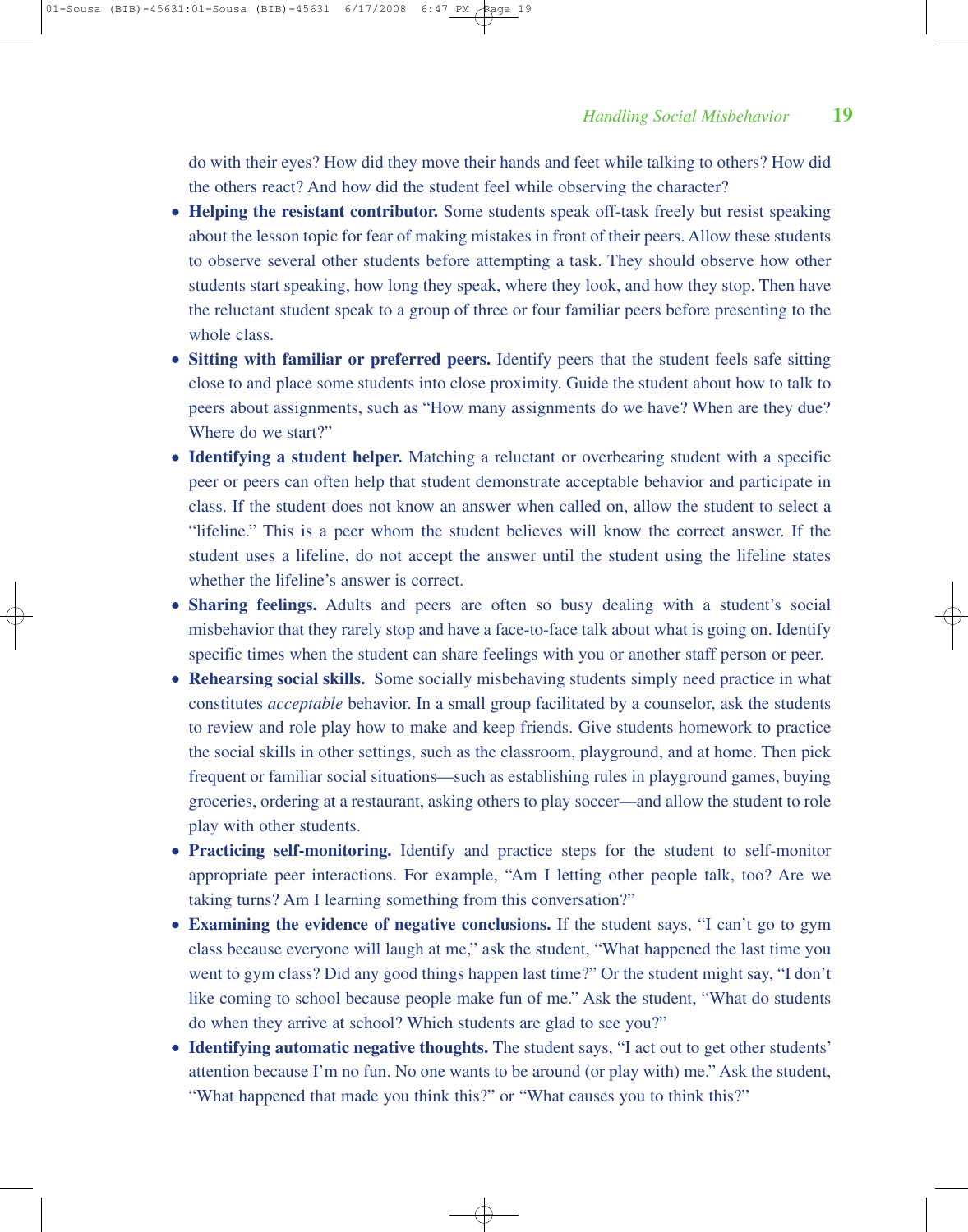# **Using Social Stories to Modify Behavior**

Because of the impressive influence of peers on most students, teachers should consider using behavioral strategies that employ both the power of the social context to modify problem behaviors, as well as teach tactics to curb emotional outbursts. This approach is useful for both general and special education teachers.

The use of social stories—sometimes referred to as *comic strip conversations*—addresses both of these factors, and has received considerable research support (Agosta, Graetz, Mastropieri, & Scruggs, 2004; Haggerty, Black, & Smith, 2005; Parsons, 2006; Rogers & Myles, 2001). A social story is a brief story that presents a problem behavior and various potential consequences of that behavior in a social context. Social stories may teach various techniques for curbing anger or managing stress, as well as present alternative behaviors. In using this technique, a brief story—in most cases only five to 10 sentences—is written that shows some of all of the following elements:

- The occurrence of a problem behavior
- The social results of that problem behavior, and/or an alternative behavior or tactic appropriate for the situation
- A strategy for achieving behavioral change
- A reinforcement for changing to more appropriate behavior
- The positive social impact of more appropriate behavior

#### *Why Social Stories Work*

As we noted earlier in this chapter, the brain must not only monitor how its owner reacts to external situations when alone, but must also interpret the intentions and responses of others in a social context. Are they friend or foe? Will I learn from them or need to teach them? Do I want their approval or not? Do I care about them? Do they care about me?

These are very complicated notions for a young and immature frontal cortex to process. Jumbled or incomplete processing can lead to inappropriate social responses. Social stories focus the individual's attention on how one's responses affect the behavior of others. An individual's responses, for example, can cause others to accept or reject that individual. Careful construction of the social story can help a student's brain recognize the cause-and-effect nature of social responses. This process may result in more appropriate responses in future social situations.

# *Preparing Social Stories*

Social stories are generally written in the first person in order to emphasize to the students that the social story applies directly to them. Diagrams or line drawings, similar to a comic strip, may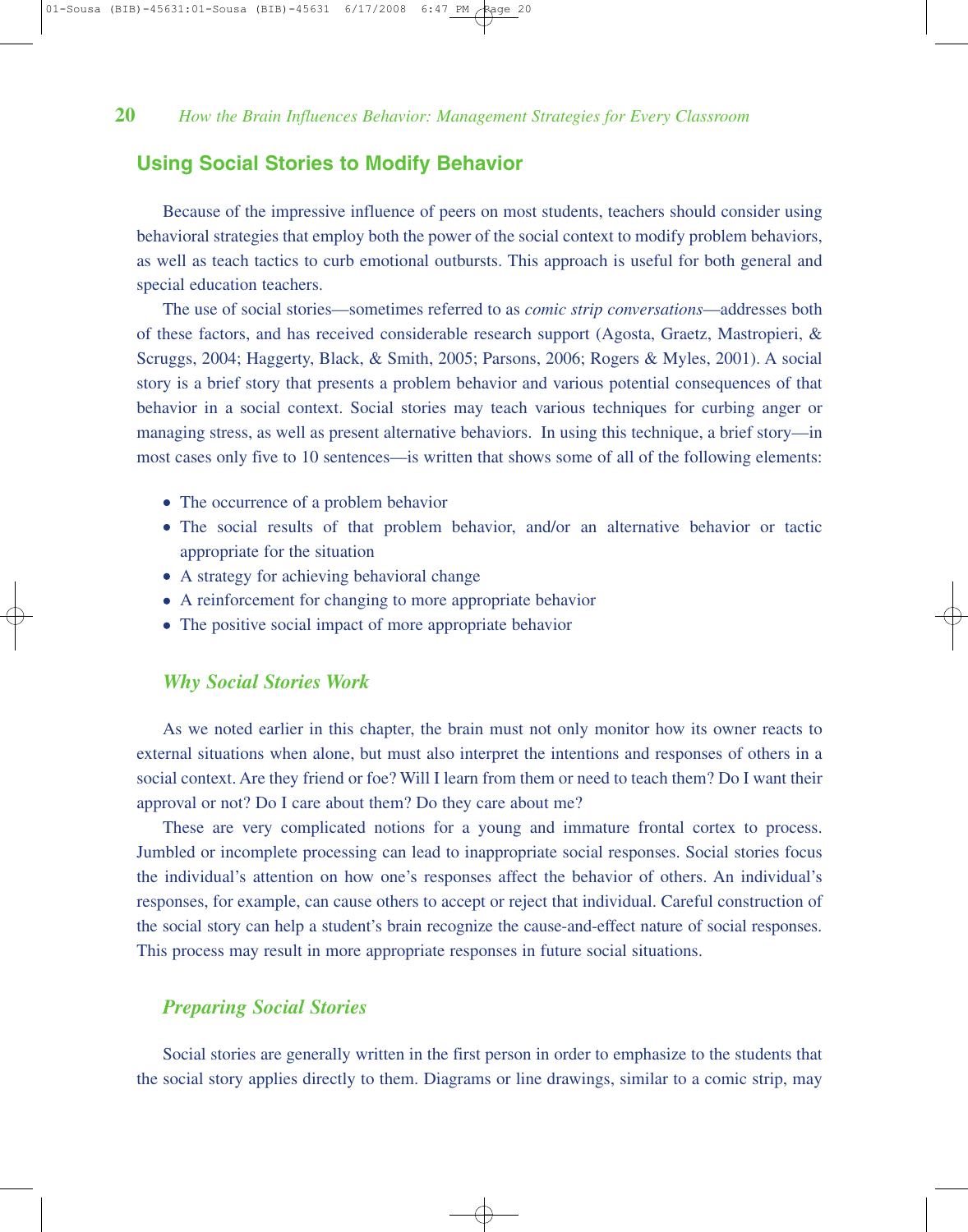#### *Handling Social Misbehavior* **21**

be used to create a pictorial representation of the story for students who have difficulty in reading (Jaime & Knowlton, 2007). In other cases, rather than drawings or pictures, actual photographs of the target student may be used in the social story (Haggerty, Black, & Smith, 2005).

An example of a simple comic strip social story for an elementary student is shown in Figure 1.6. In this instance, a student has been talking loudly in the hallway. The teacher has told the student privately that not talking will earn the class two extra minutes of recess. It is important that the



**Sometimes we line up in the hallway.**



**Sometimes I feel like talking loudly, and I begin to talk loudly without thinking about it.**



**The other students smile at me! They like it when I remember not to talk in the hallway.**



**If I remember not to talk, I can earn two minutes of extra recess for the whole class.**



**The teacher likes to give us the extra recess time.**

**Figure 1.6** This is an example of a social story using comic characters designed to help a student understand that it is important to keep quiet in the hallway.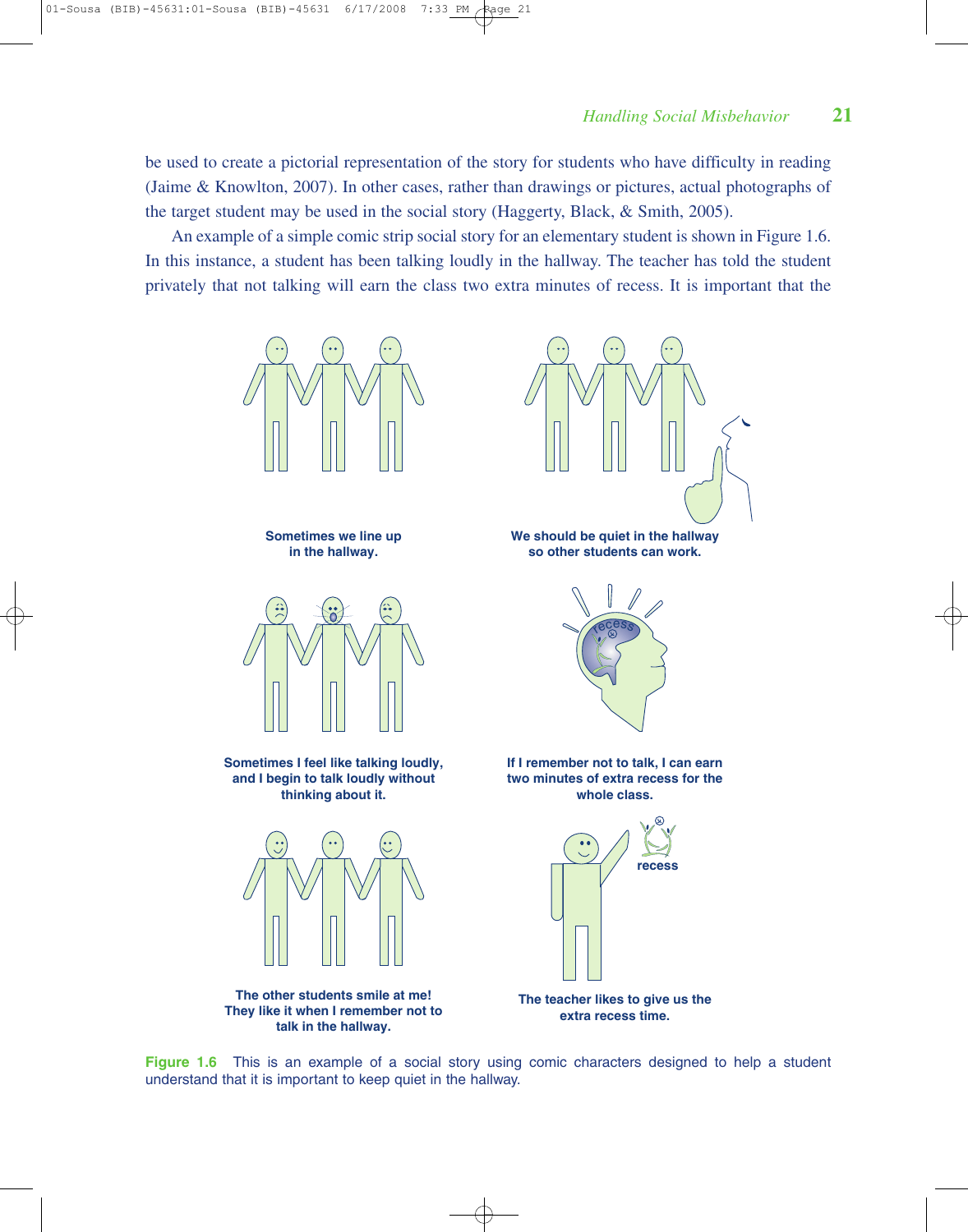teacher **not** tell the class that the student's talking will deny them extra recess time as this may cause resentment and rejection. On the other hand, knowing that the student's quiet behavior has **earned** extra recess time may increase the student's acceptance by peers.

# **A Case Study: Using a Social Story for a Verbally Aggressive Student**

#### *Jason's Cursing Behavior*

Jason was a second-grade student who often cursed at other students, and this was disruptive in the general education classroom. He had previously been identified as a student with behavioral



**Figure 1.7** On this chart, the teacher has recorded the baseline data for Jason's swearing behavior during the week before the intervention.

disorders, and while he was served in a resource room for one period per day, he spent the remainder of his school day in the second grade general education class. The general education teacher, Mr. Anson, consulted with the school psychologist, Ms. Utnay, and they decided to initiate a social story intervention for Jason.

Because most of Jason's misbehavior seemed to occur after lunch, Mr. Anson began a simple count of the occurrences of cursing behavior during that time period each day. He counted each occurrence as one example of cursing, even if Jason used multiple words or sentences in that particular instance. Over a period of five days, it was determined that in the period from the end of lunch until Jason went to the afternoon bus, he cursed at other students an average of 14 times daily. It was also clear that most of Jason's cursing was

impulsive. Some of these instances led to more serious behavior problems and often resulted in fights with other students. The chart in Figure 1.7 shows the baseline data obtained by Mr. Anson. (Note: Throughout this book you will see data collection charts like the one in Figure 1.7. They allow teachers an objective means of determining whether a particular intervention has been successful. See the Appendix for a black-line master of a data chart.)

#### *Creating the Social Story*

**Starting the Intervention.** After baseline data were collected, Mr. Anson and Ms. Utnay began the social story intervention. Ms. Utnay took the lead when the two educators met and talked with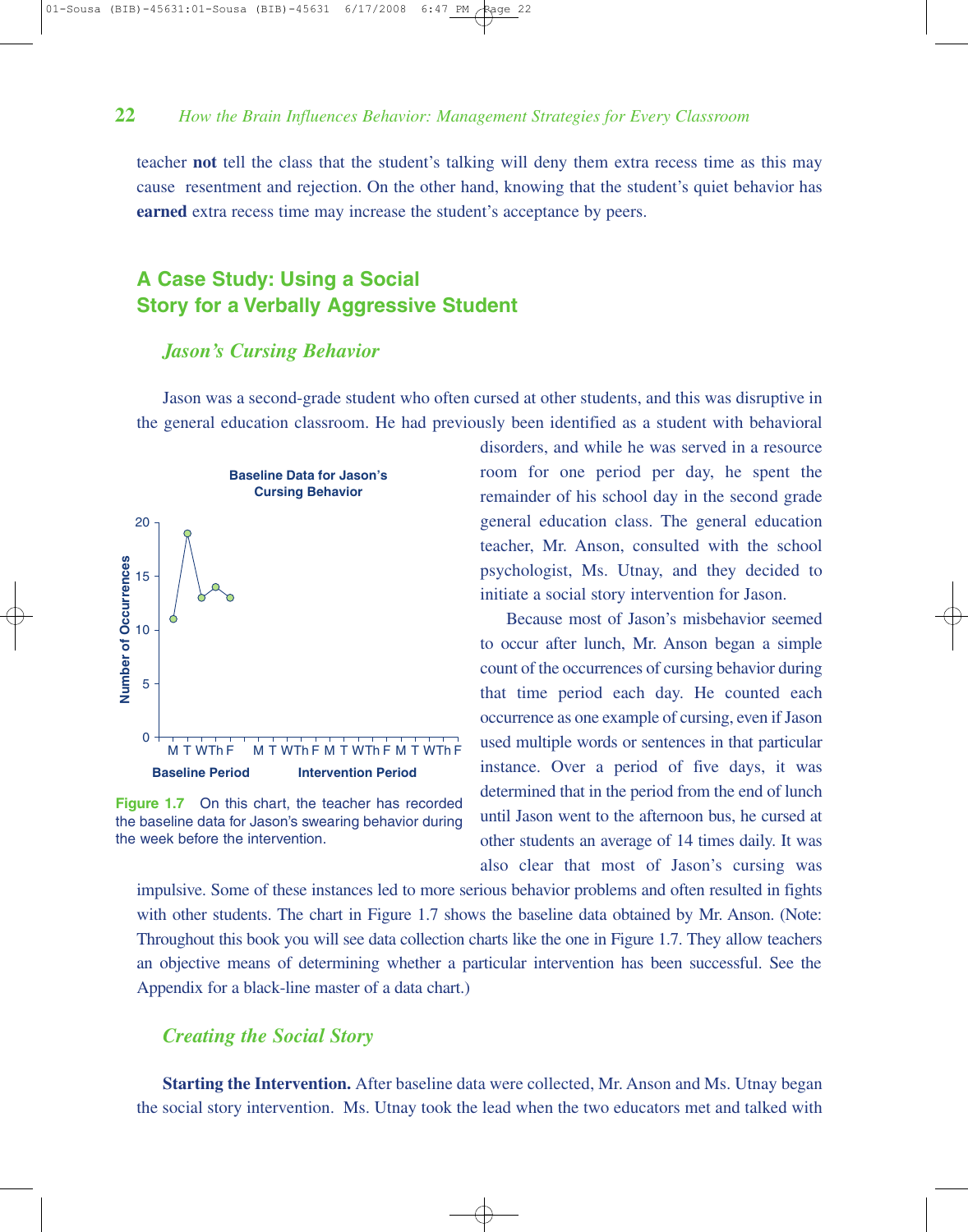Jason about his cursing behavior. The dialogue below presents part of that initial discussion. Note how the psychologist used the idea of starring in a comic strip to hook Jason into participating.

01-Sousa (BIB)-45631:01-Sousa (BIB)-45631 6/17/2008 6:47 PM Page 23

**Ms. Utnay:** Jason, Mr. Anson and I wanted to talk with you about an idea we had. Do you

|                   | remember last week when you had to go to the Principal's office for cursing at<br>Tomika? You got mad at Tomika, and cursed at her during the science lesson.<br>Remember that?                      |
|-------------------|------------------------------------------------------------------------------------------------------------------------------------------------------------------------------------------------------|
| <b>Jason:</b>     | Yeah, I do.                                                                                                                                                                                          |
| <b>Ms. Utnay:</b> | It wasn't very much fun was it.                                                                                                                                                                      |
| <b>Jason:</b>     | The principal called my Mom, and she kept me from playing outside last Saturday.<br>I was not happy about that, that's for sure!                                                                     |
| Ms. Utnay:        | Well that doesn't sound like much fun at all. Do you remember why you said you<br>cursed at Tomika?                                                                                                  |
| <b>Jason:</b>     | I just got mad, I guess.                                                                                                                                                                             |
| <b>Ms. Utnay:</b> | Yes, you told Mr. Anson that you just got mad for no reason and cursed. At other<br>times, you just seem to get mad for no reason, don't you?                                                        |
| Jason:            | Yeah. I don't know why, but I do.                                                                                                                                                                    |
| Ms. Utnay:        | Well, maybe we can help. Mr. Anson and I have an idea that might help remind you<br>not to curse at other students when you get frustrated. Would you be willing to try<br>something with us?        |
| <b>Jason:</b>     | What's that?                                                                                                                                                                                         |
| <b>Ms. Utnay:</b> | We want to make a comic strip that can help to remind you not to curse at others. Do<br>you like comic strips?                                                                                       |
| <b>Jason:</b>     | Yeah, sure.                                                                                                                                                                                          |
| <b>Ms. Utnay:</b> | Let me tell you the best part. This comic strip will have one star: You! Would you<br>like to star in your own comic strip?                                                                          |
| <b>Jason:</b>     | Yeah! I could show my friends.                                                                                                                                                                       |
| <b>Ms. Utnay:</b> | You could. You could show your Mom, too, and get her to read it with you. Also, we<br>think it would help to remind you not to curse at others when you get mad. That way<br>you won't get punished. |
| <b>Jason:</b>     | OK.                                                                                                                                                                                                  |
| <b>Ms. Utnay:</b> | Now to get started, we want to take some pictures of you because you will be the star,<br>and we will need you to act a bit for those pictures. Can you act for those pictures?<br>Can you do that?  |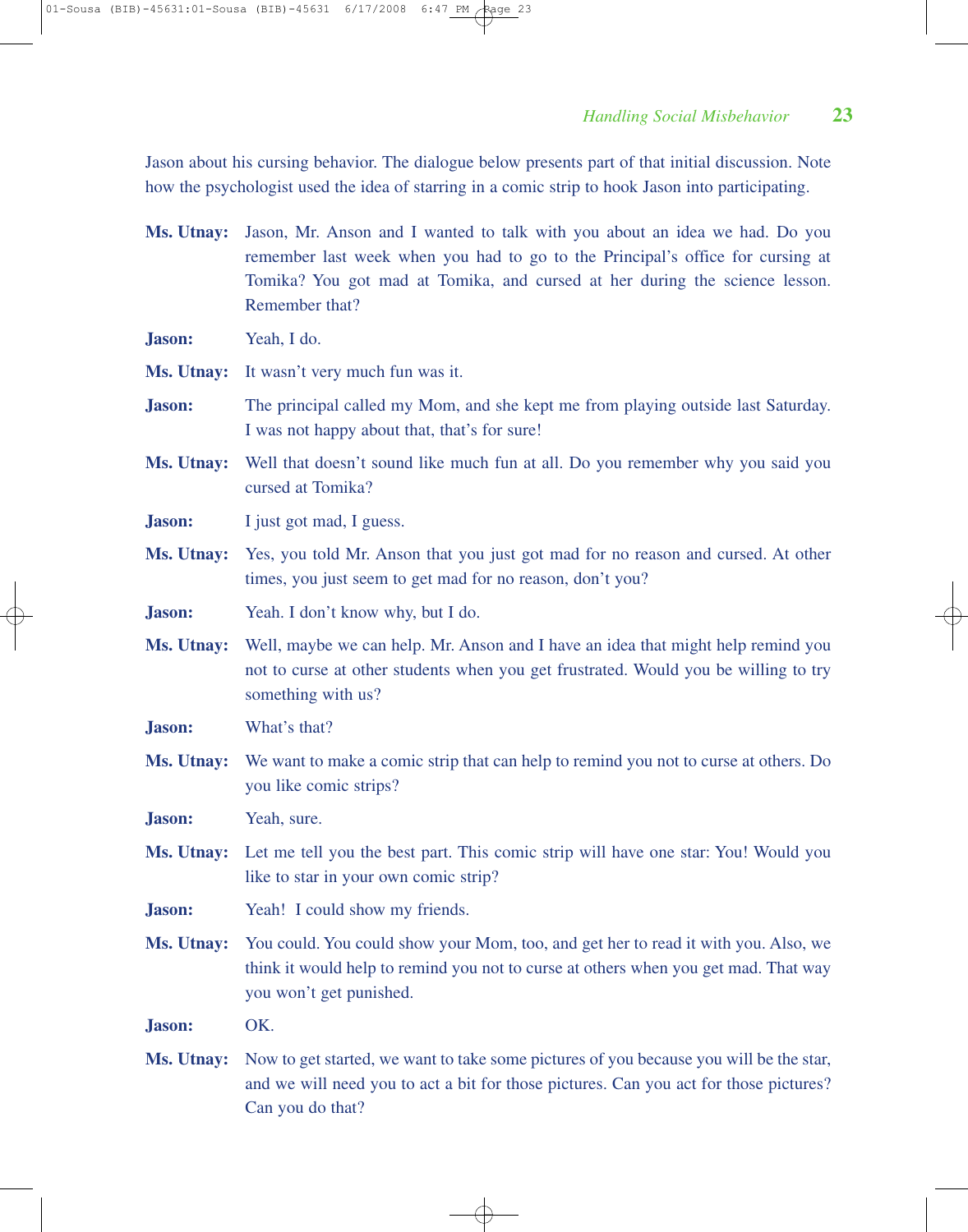**Jason:** Sure, I can do that. Sounds like fun.

- **Ms. Utnay:** It will be fun. But remember that we are doing this to help you remember not to curse at your friends in the class. That's the important thing here. OK?
- **Jason:** OK.

**Preparing the Comic Strip.** It was explained to Jason that he would need to pretend for some of the pictures that would be used in the comic strip. In some cases, pictures may be made from actual photos taken during the regular class session, but for pictures involving anger, or severe behaviors, we recommend having the student act out the scene. For Jason's intervention, the sentences shown in Figure 1.8 were prepared as captions for each picture. For older students, these brief sentences may be expanded to three to five sentences for each picture. Note that several appropriate behaviors are suggested as alternatives to the inappropriate behavior of cursing at other students. Also, note the emphasis on the social consequences of Jason's inappropriate behavior.

After the pictures were taken for each sentence in the social story, Jason helped make his own comic strip by pairing the sentences and pictures together. This provided an opportunity for Mr. Anson to discuss these specific feelings and behaviors with Jason, as he prepared the comic strip. In those conversations, Mr. Anson repeatedly stressed that we all sometimes feel anger or get



**Picture Suggestions and Captions for Jason's Social Story**

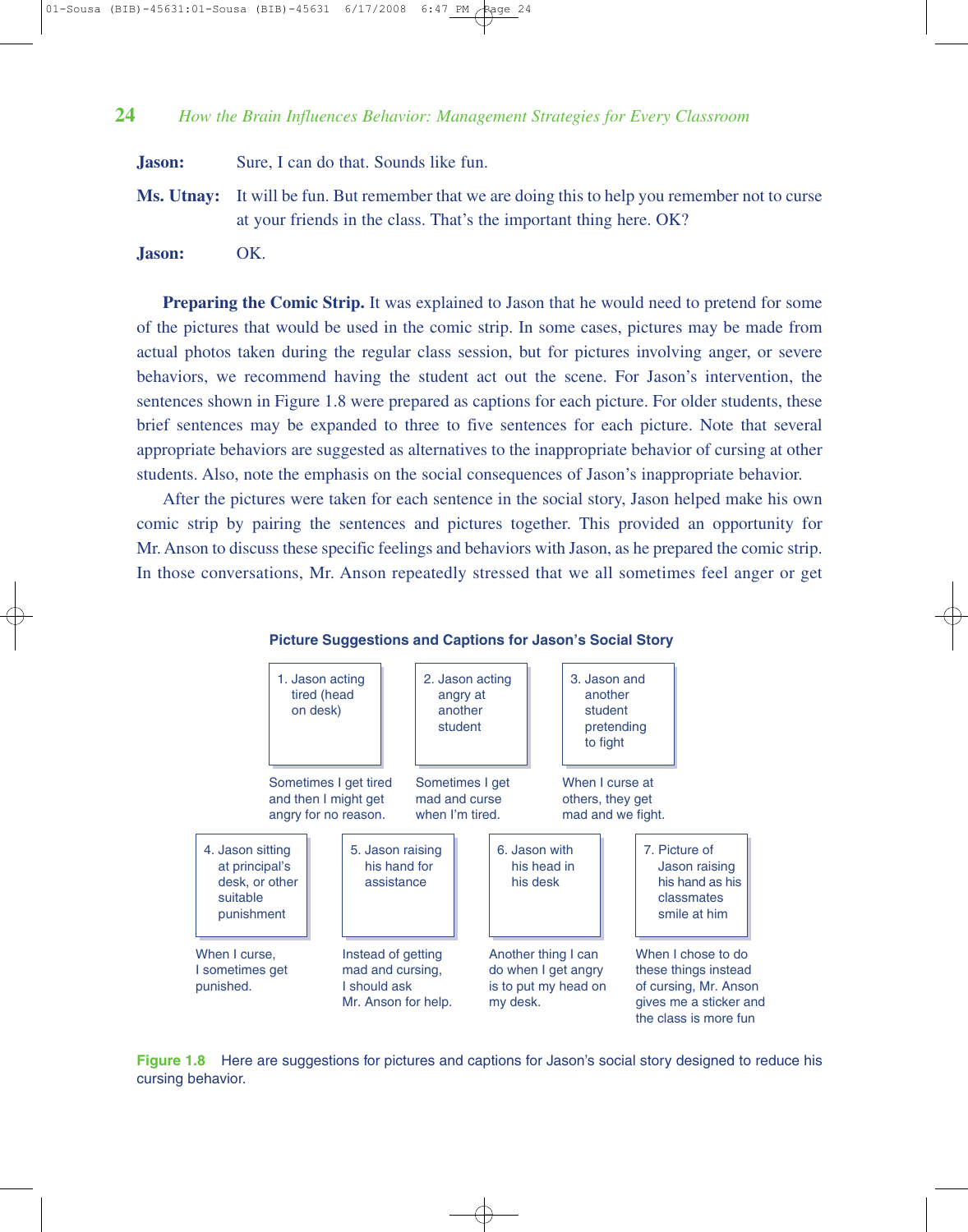our feelings hurt, but that it is important to avoid responding instantly by doing something that leads to punishment. Thus, the very act of preparing for this intervention provides opportunities for Mr. Anson to discuss impulsive behavior with Jason.

01-Sousa (BIB)-45631:01-Sousa (BIB)-45631 6/17/2008

Using social stories provides a mechanism for the teacher and student to work together to curb disruptive behavior.

Several distinct elements may be included in a social story, depending upon the needs of the student. One critical factor in creation of the social story is the general order of the caption sentences. They initially identify the behavioral problem and perhaps the feelings that underlie the problem. Next, the positive and negative consequences are presented. In some cases, alternative behaviors might be suggested for the student, as was done in this example, while in other cases, various self-management strategies might be emphasized (see the following example). Note also that the reinforcement for appropriate behavior ("Mr. Anson gives me a sticker!") is emphasized in the social story (Figure 1.8).

#### *Intervening With a Social Story*

Once the social story book has been developed, the intervention can proceed. Each day for the next 3 weeks, Mr. Anson read the comic strip to Jason immediately after Jason returned from lunch. This was intended to remind Jason that he should use one of the alternative behaviors rather than cursing at others if he felt himself getting angry. Also, each day after reading the story with Jason, Mr. Anson encouraged Jason to raise his hand when he felt himself getting angry, so that Mr. Anson could walk over to Jason and help him relax. Occasionally, when Mr. Anson saw Jason becoming upset, he would walk over to Jason's desk and ask him quietly if he needed to rest his head for just a minute. In most cases, Jason said yes, and after one minute Mr. Anson could remind him (again, discretely) to lift his head and rejoin the class. One subtle advantage in using social stories is that this tactic makes the teacher an ally of the target student by providing a mechanism for them to work together to curb disruptive behavior.

In some cases when time allowed, after Mr. Anson invited Jason to lift his head, he would also ask Jason to come to the teacher's desk and quietly read the social story together. Again, this offered an opportunity for Mr. Anson to point out that Jason could control his own behavior in a way that did not result in Jason receiving punishment. Those discussions also emphasized the positive alternatives for misbehavior. Finally, at the end of each day during the intervention, Mr. Anson made time to talk briefly with Jason about his behavior. When possible and appropriate, Mr. Anson praised Jason for behavioral improvement and pointed out that he had received many stickers for good work that day.

As can be seen in Figure 1.9, Jason's cursing behavior did decrease significantly over that three-week intervention period. Although cursing was not totally eliminated, it was reduced to a much more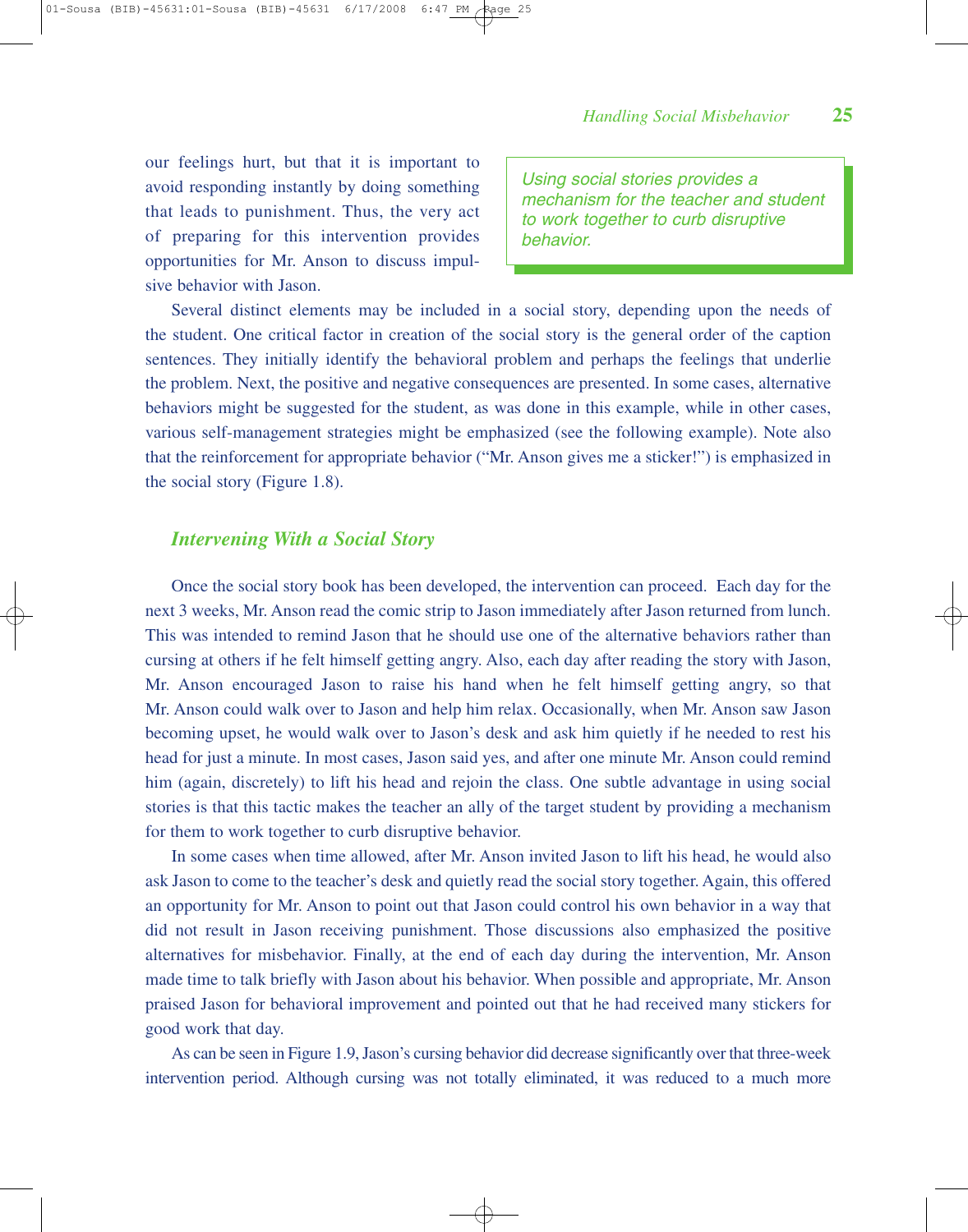

**Figure 1.9** This chart shows the record of Jason's cursing behavior over the three-week period during the intervention. Although the cursing behavior was not eliminated, it was significantly reduced.

manageable level by this intervention. For many students with significant behavior problems, reducing the number of such behaviors, rather than eliminating them altogether, is a much more realistic goal, and does serve to significantly enhance the atmosphere in the general education classroom.

# **A Social Story for Angry Students**

Haggerty, Black, and Smith (2005) reported on a social story intervention that included a component for reducing stress and anger on the part of a six-year-old student with a learning disability. Kirk was described as a student of multiethnic descent who exhibited dyslexia and several other behavioral pro-

blems. He functioned in the average range on various IQ assessments, but was angry, inattentive, socially immature, and very anxious.

In implementing the social story tactic for Kirk, the teachers chose to include an emphasis on anger reduction, and they employed a self-statement intervention for that. Thus, this social story actually presented several tactics for self-management of anger. When Kirk felt angry or stressed, he was told to say, "Out with the bad," with each exhale, and "In with the good," with each inhaled breath. This is one form of relaxation that can result in curbing social misbehavior and reducing stress and anger. Kirk's social story book included a total of 8 captions, and given his reading level, the captions were typically several sentences long. Those sentences are shown in Figure 1.10, and in his social story book, each sentence was accompanied by a picture showing Kirk doing the described activity.

In the picture captions, one can see two distinct tactics for curbing impulsive anger ("In with the glad, out with the mad" and "counting to ten" to calm down). Pizzas were counted rather than merely "counting to ten," because inserting the word pizza provided a natural rhythm for that calming process (captions 4, 5, and 6 in Figure 1.10). Thus, Kirk was provided with two strategies for managing his impulsive behavior.

In addition to providing relaxation strategies, this social story also emphasized the social benefits of curbing one's anger (captions 6, 7, and 8 in Figure 1.10). This strategy—perhaps even some version of this same social story—can be used with many angry and defiant students. Teachers seeking new tactics for these challenging kids would do well to consider using this social story intervention.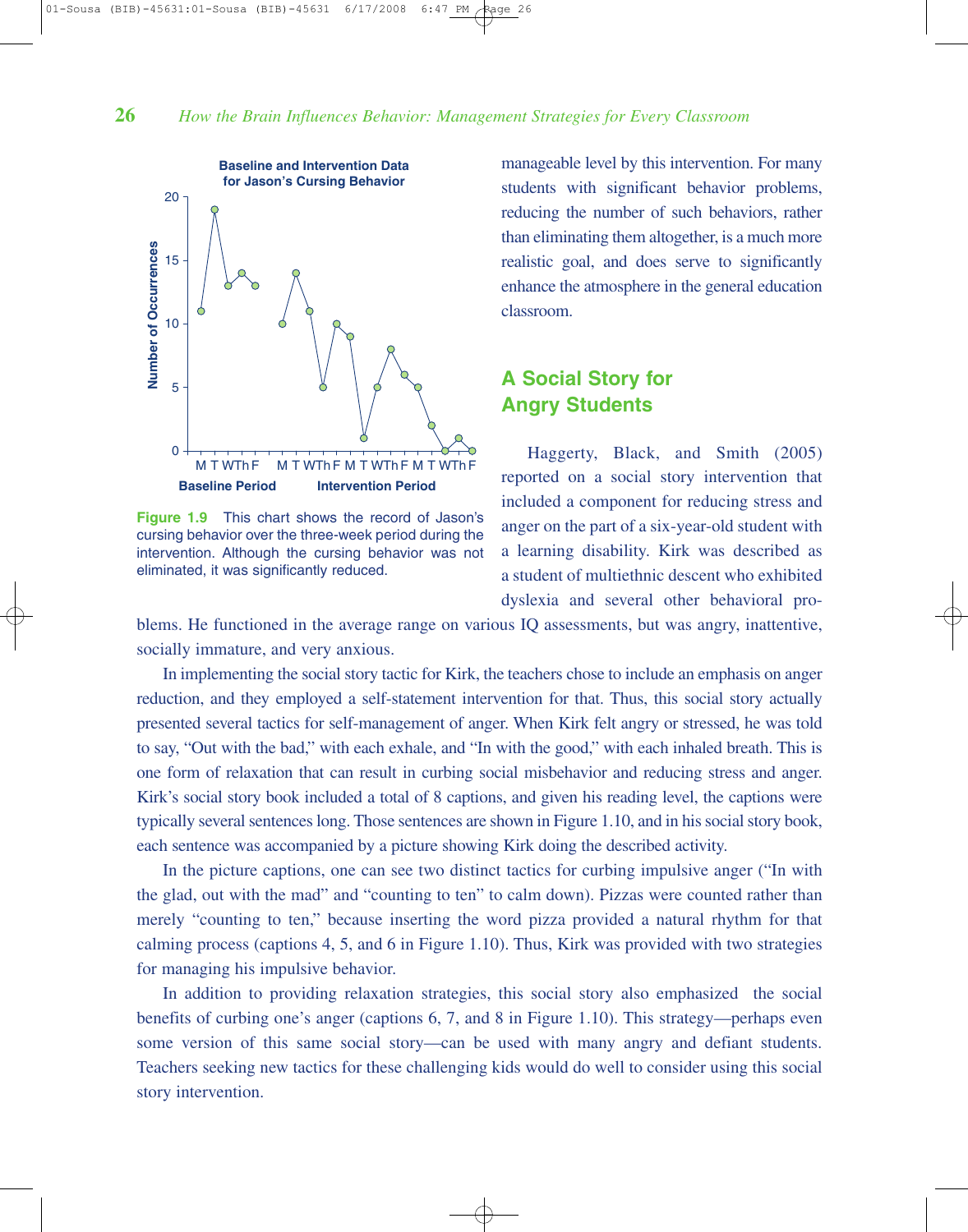

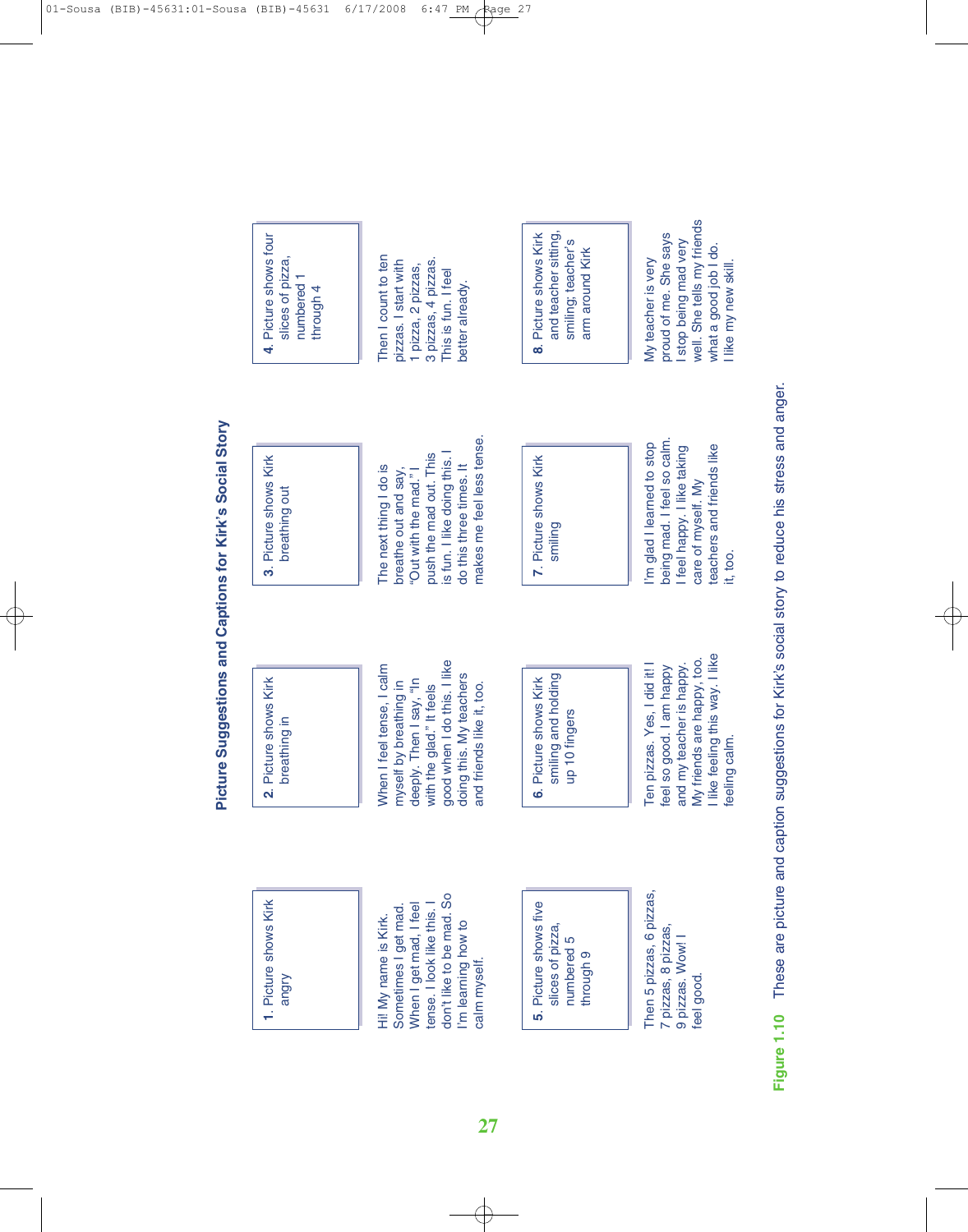# *Guidelines for Developing Social Stories*

The following are additional points that teachers should consider when developing a social story intervention (Agosta, Graetz, Mastropieri, & Scruggs, 2004; Jaime & Knowlton, 2007).

- **Write in the Third Person.** Writing the social story in the first person may make the story too intimate for some shy students. For those students, some researchers have recommended writing the social story in the third person.
- **Use the Present Tense.** Use verbs in the present tense in the social story because this makes the problem and the solutions seem more immediate to the student.
- **Emphasize the Positive.** The captions in the social stories generally emphasize what students should do and not what they should not do.
- **Maintain Respect.** The captions always use language that is respectful of all students and, in particular, the student with the behavioral problem. Stressing the distinction between the student and the misbehavior is critical, and the social stories give students the sense that they can control their own behavior.

# *Effectiveness of Social Stories*

The social stories intervention has been successfully used with different types of students who display various behavioral problems, and research has repeatedly demonstrated the effectiveness of this intervention. Most of the research has been conducted using students with autism as subjects (Agosta et al., 2004; Parsons, 2006). However, other research has implemented this tactic for students with Asperger Syndrome (Rogers & Myles, 2001) or students with dyslexia and oppositional behavior (Haggerty, Black, & Smith, 2005). Further, this research has shown social stories to be effective for students in the primary grades through high school.

Notice in the previous examples of the social stories interventions the continuing emphasis on relationships with both teachers and students. The importance of these relationships for most students provides a potent basis for this intervention. Even students who say and act as if they do not care what their peers or teachers think, often really do care. Using these relationships as a hook to involve students in interventions to curb their own behavioral problems can be beneficial and productive (Stipek, 2006).

One caution is in order. Older students with more mild disabilities, such as learning disabilities or mild behavioral problems, may find this comic strip tactic to be juvenile, and thus may not wish to participate. However, others across the school age range may enjoy having a social story book made about them. Like all strategies, the teacher determines the student's general maturity and interest in participation prior to implementing this tactic.

There are several sources of social stories on the Internet, such as the Gray Center for Social Learning and Understanding. See the **Resources** section for more information about this center.